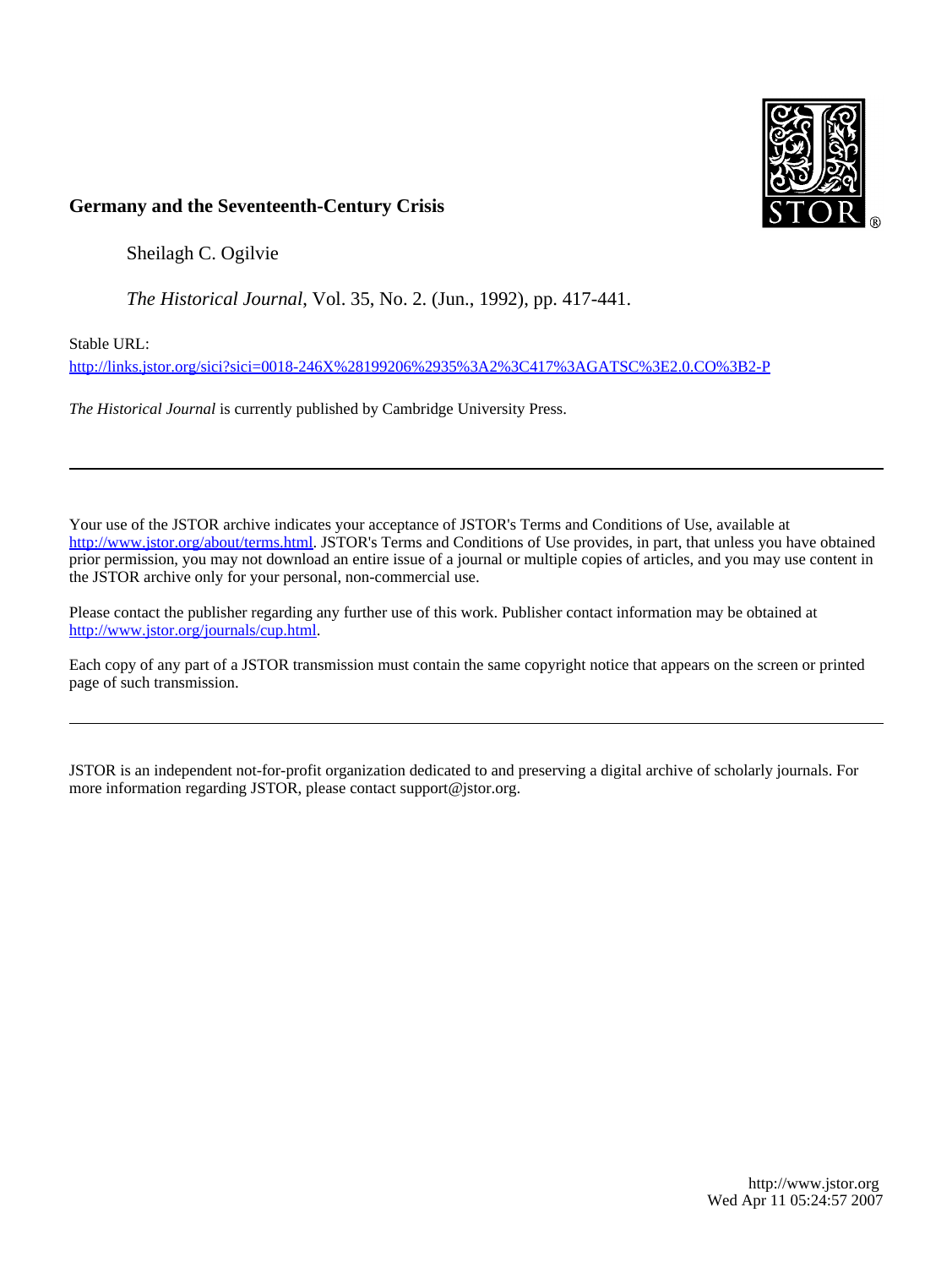## HISTORIOGRAPHICAL REVIEW

## GERMANY AND THE SEVENTEENTH- CENTURY CRISIS\*

## SHEILAGH C. OGILVIE

*Trinio College, Cambridge* 

ABSTRACT.*This article surveys the debate on the 'General Crisis' of the seventeenth century in the light of hitherto neglected research. Firstly, most theories of the crisis fail to combine its economic and socio-political aspects. Secondly, few explanations of the crisis take account of evidence from the local and regional levels. Thirdly and most seriously, theories of the crisis have ignored Germany, while historians of Germany have ignored the crisis debate. This article seeks tojill these gaps. It puts Germany at the centre of a comprehensive theory of the crisis that takes existing crisis theories as its starting point, but also shows how the Thirhirty Years War, largely caused* **by** *the peculiar institutional structure of the Holy Roman Empire, in turn wrought significant institutional change, not just in Germany, but throughout Europe.* 

### *I. Introduction*

The political, economic, and social upheavals of the mid-seventeenth century are called a 'General Crisis', and debated under that rubric, in most countries.' The exception is Germany. For historians of Germany, the Thirty Years War is the central concept for organizing the seventeenth century.<sup>2</sup> Conversely, historians of the general

\* I am grateful to Jeremy Edwards, Larry Epstein and participants at the German Historical Society conference on 'Crisis in German history' in April 1989 and at a meeting of the Cambridge Historical Society in May 1991, for extremely helpful comments on earlier versions. I should like to thank Andre Carus in particular, for the many stimulating conversations in which these ideas have been developed, and for his valuable improvements to the final draft.

Most of the major contributions to the debate are collected in T.S. Aston (ed.), *Crisis in Europe 1560-1660: Essays from Past and Present* (London, 1965); and N.G. Parker & L.M. Smith (eds.), *The General Crisis of the seventeenth century* (London, 1978).

 $2$  English-speaking historians of Germany sometimes refer to the crisis: valuable contributions on aspects of the crisis are made by C.R. Friedrichs, 'German town revolts and the seventeenthcentury crisis', *Renaissance and modern studies*, 26 (1982), and W.W. Hagen, 'Seventeenth-century crisis in Brandenburg: The Thirty Years War, the destabilization of serfdom, and the rise of absolutism', *American historical review* (1g8g), 302-35. *G.* Benecke, 'The Thirty Years War and its place in the General Crisis of the seventeenth century: Review article', *Journal of European economic history,* g (1980) mentions the crisis in the title without dealing with it in the text. Two historians of the German Democratic Republic reviewed the crisis debate at its high point around 1970: G. Schilfert, 'Revolutionen beim Übergang vom Feudalismus zum Kapitalismus', *Xeitschrift fur Geschichte,* 1-2 (1969); H. Langer, 'Eine neue "Krise des Feudalismus"? Zur Diskussion urn die sogenannte Krise des I 7. Jahrhunderts', *Zeitschrift fur Geschichtswissenschaft,* 19 (1971).*P.* Kriedte's *Spatfeudalismus und Handelskapital* (Gottingen, rg8o), translated as *Peasants, landlords and merchant capitalists: Europe and the world economy, 1500-1800* (Leamington Spa, 1983), places the economic crisis (although not the debate about it) at centre stage, pp. 79-126.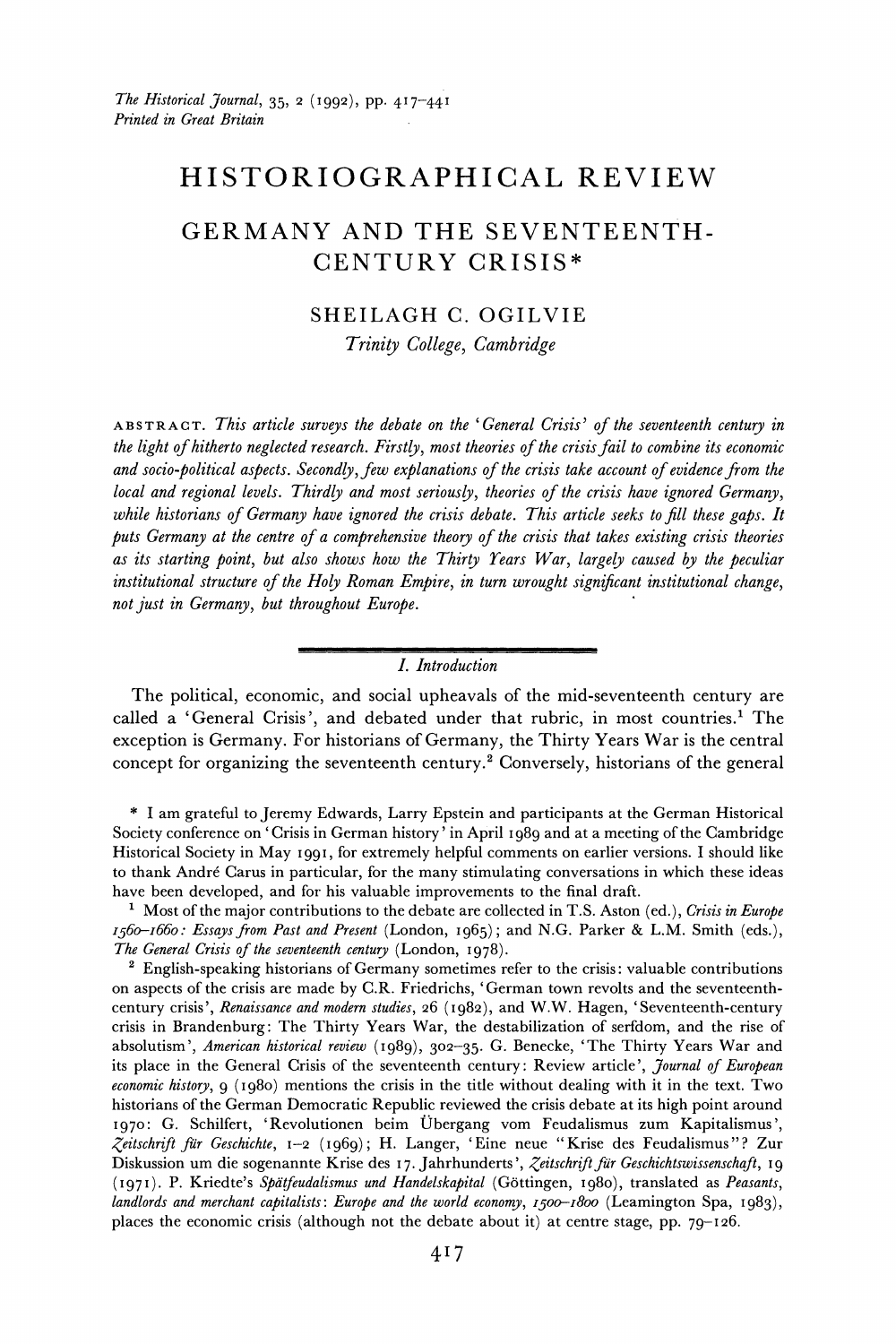crisis have largely ignored Germany.<sup>8</sup> This is unsatisfactory on both sides. For the crisis historians it is unacceptable not only because any theory of general crisis must be able to account for Germany, but also because the Thirty Years War was the most spectacular disorder of the crisis period. German historians, on the other hand, cannot be satisfied with a purely German account of the Thirty Years War that suppresses the wider political and economic context of what was, after all, a 'European civil war'.<sup>4</sup>

This article will reconcile these viewpoints by putting Germany squarely at the centre of a theory of the crisis that takes existing crisis theories as its starting point, but also shows how the Thirty Years War, largely caused by the peculiar institutional structure of the Holy Roman Empire, in turn wrought significant institutional change, not just in Germany, but throughout Europe.

#### *II. The general crisis debate*

Lively debate has surrounded the seventeenth-century crisis since the 1950s. One current has argued that the crisis was economic in origin. A second has focussed on politics, particularly the mid-century revolts and rebellions. A third current has adopted a sceptical stance toward the very concept of a general crisis.

The economic strand of the debate, in turn, falls into three broad classes: Marxist theories, theories stemming from price historians, and theories that locate the cause of the crisis in long-term ecological or demographic movements.

The Marxist historians of the general crisis saw it as a critical juncture in the transition from feudalism to capitalism. E. Hobsbawm opened the debate in I 954 along these lines<sup>5</sup>, followed by B. Porshnev, who saw two separate stages of class struggle : The mid-century revolts were a 'lower form of class struggle' between peasants and feudal nobility, which the nobility won by developing the central state. A 'higher' class struggle for control of that new entity then followed, between bourgeoisie and feudal aristocracy. $^6$  Variants on these themes followed: M. Hroch and J. Petran argued that an exogenous contraction in demand triggered the crisis, issuing in rebellions in the west and refeudalization in the east.' Class struggle, in other versions, is less important than changes in the forces and relations of production.'

All Marxist theories shared two basic elements : the revolts were class conflicts, and the crisis was one of production, part of the transition from feudalism to capitalism.' But there was wide disagreement: Was the primary cause of the crisis changes in

An exception is H.G. Koenigsberger in 'Die Krise des 17. Jahrhunderts', *zeitschrift fir historische Forschung, 9 (1982), appearing in shortened form as 'The crisis of the 17th century: A* farewell' in H.G. Koenigsberger, *Politicians and virtuosi: Essays in early modern history* (London, 1g86), which emphasizes the importance of 'composite states' such as the Empire in shaping the crisis.

H.G. Koenigsberger, *The Habsburgs and Europe 1516-1660* (Ithaca/London, 1971), p. 219.

E.J. Hobsbawm, 'The crisis of the seventeenth century', in Aston, *Crisis,* pp. 5-58.

<sup>8</sup> B. Porshnev, *Les soulèvements populaires en France de 1623 à 1648* (Paris, 1963); and 'Das Wesen des Feudalstaats', *Sowjetwissenschaft* GA (1952), 248-77. ' M. Hroch and J. Petrin, *Das* 17.*Jahrhundert* - *Krise der Feudalgesellschaj?* (Hamburg, 1981 ;

Czech orig. Prague, 1976).

J.A. Kosminski, 'Das Problem des Klassenkampfes in der Epoche des Feudalismus', *Sowjetwissenschaft* GA (1g52), 248-77, esp p. 260 criticising Porshnev; and A.N. Cistozvonov, 'Die Genesis des Kapitalismus und ihre Widerspiegelung in den regionalen Typen der Bauernbewegungen in Europa im XVI. bis XVIII. Jahrhundert (Problemstellung) ', in G. Heitz et al. (eds.), *Der Bauer im Klassenkampf: Studien zur Geschichte des deutschen Bauernkrieges und der bauerlichen Klassenkämpfe im Spätfeudalismus* (Berlin/GDR, 1975), pp. 1-26.<br>
<sup>9</sup> For instance, Langer, 'Krise', p. 1398.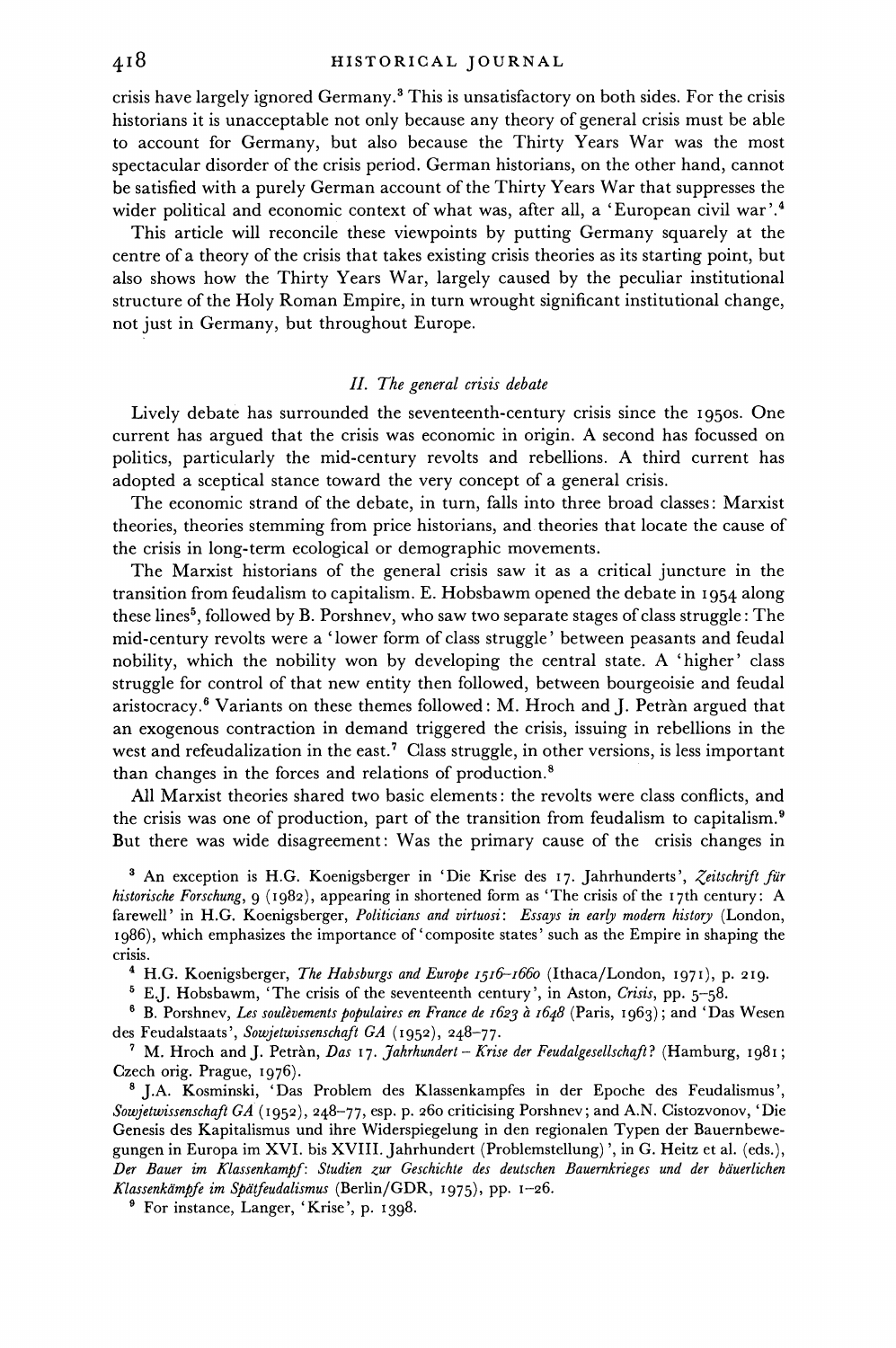production, or in the balance of class power? Which classes were in conflict? Was this the first crisis of rising capitalism or the last crisis of declining feudalism?<sup>10</sup>

Another group of economic historians, less theoretically motivated than the Marxists, concentrated on the evidence of price trends, diagnosing the seventeenth century as a period of instability following the sixteenth-century 'price revolution'. P. Chaunu focussed on the evidence of Spanish-American trade, whose final two Kondratieff cycles (the violent fluctuations of 1600-20, and the general decline of  $1620-50$ ) he identified with the general crisis, possibly as its cause.<sup>11</sup> R. Romano broadened the focus to the whole European economy, and to agriculture rather than trade as that economy's largest sector. While underlying structural factors such as the reimposition of serfdom play a role in Romano's theory, a Keynesian demand slump is viewed as the trigger, associated with the monetary upheavals of northern and central Europe in  $1619-22.<sup>12</sup>$ 

Finally, a third group of economic theories of the crisis focussed on ecological and demographic trends. J.A. Eddy argued that the 'Maunder minimum', the period of low sun-spot activity in the seventeenth century, caused lower temperatures and higher precipitation, poorer and later harvests, and a pan-European (even world-wide) subsistence crisis.<sup>13</sup> E. Le Roy Ladurie argued that the cycles of expansion and contraction in the European economy were caused by an inescapable Malthusian dynamic. When populations hit their production ceilings, they limited their numbers by the 'positive checks' of famine, pestilence and war and the 'preventive checks' of late marriage and low fertility.<sup>14</sup> According to Le Roy Ladurie, Europe reached such a Malthusian ceiling in the seventeenth century, resulting in a protracted crisis of subsistence.<sup>15</sup>

The political theories of the crisis have as a rule been less sophisticated and less general than those put forward by economic historians. While even contemporaries were aware of the revolts throughout Europe in the mid-seventeenth century<sup>16</sup>, it took until the mid-twentieth century for historians to overcome their nationalist isolation and tell Europe-wide stories about the remarkable cataract of disorder.'' Some valuable insights were gained, notably by the first attempt at a political explanation,

**lo** The debate on this question up to the mid-1960s is summarized in M.W. Netschkins, 'Zu den Ergebnissen der Diskussion iiber das "aufsteigende" und das "absteigende" Stadium des Feudalismus', *Sowjetwissenschaft: Gesellschaftswissenschaftliche Beiträge*, 11 (1964); see also Hroch & Petrin, *Das* 17. *Jahrhundert,* pp. 57-60.

l1 P. Chaunu, *Seuille et I'Atlantique* (1504-1650) (Paris, 1955-g), VII, 39.

<sup>12</sup> R. Romano, 'Between the sixteenth and seventeenth centuries: The economic crisis of 161y-22', in Parker & Smith, *Crisis,* pp. 165-225.

 $13$  J.A. Eddy, 'The "Maunder Minimum": Sunspots and climate in the reign of Louis XIV', in Parker & Smith, *Crisis,* pp. 226-68; G. Utterstroem, 'Climatic fluctuations and population problems in early modern history', *Scandinavian economic history review*, 3 (1955), esp. 39-44.

l4 E. Le Roy Ladurie, *Les paysans de Languedoc* (Paris, 1966), esp. I, pp. 8, 652-4.

**l5** J.A. Faber, 'The decline of the Baltic grain-trade in the second half of the seventeenth century ', *Acta historiae Neerlandica,* I, has subsequently argued that the demographic downswing, as manifested in the decline in grain shipments through the Oeresund in the second half of the seventeenth century, explains the crisis (p. 130).

 $16$  Seventeenth-century writers aware of the contemporaneous revolts are quoted extensively in N.G. Parker & L.M. Smith, 'Introduction', in Parker & Smith, *Crisis,* pp. 1-4; and in Koenigsberger, 'Crisis', pp. 149-59.

**l7** The two earliest discussions of the crisis (which did not, however, advance explanations for it) were R.B. Merriman, *Six contemporaneous revolutions* (Glasgow, 1937) ;and R. Mousnier, *Les XVIe*  et XVIIe siècles: Le progres de la civilisation européenne et le declin de l'Orient (1492-1715) (2 vols., Paris, 1g54),**11,** *Le XVIIe siicle* (1598-1713).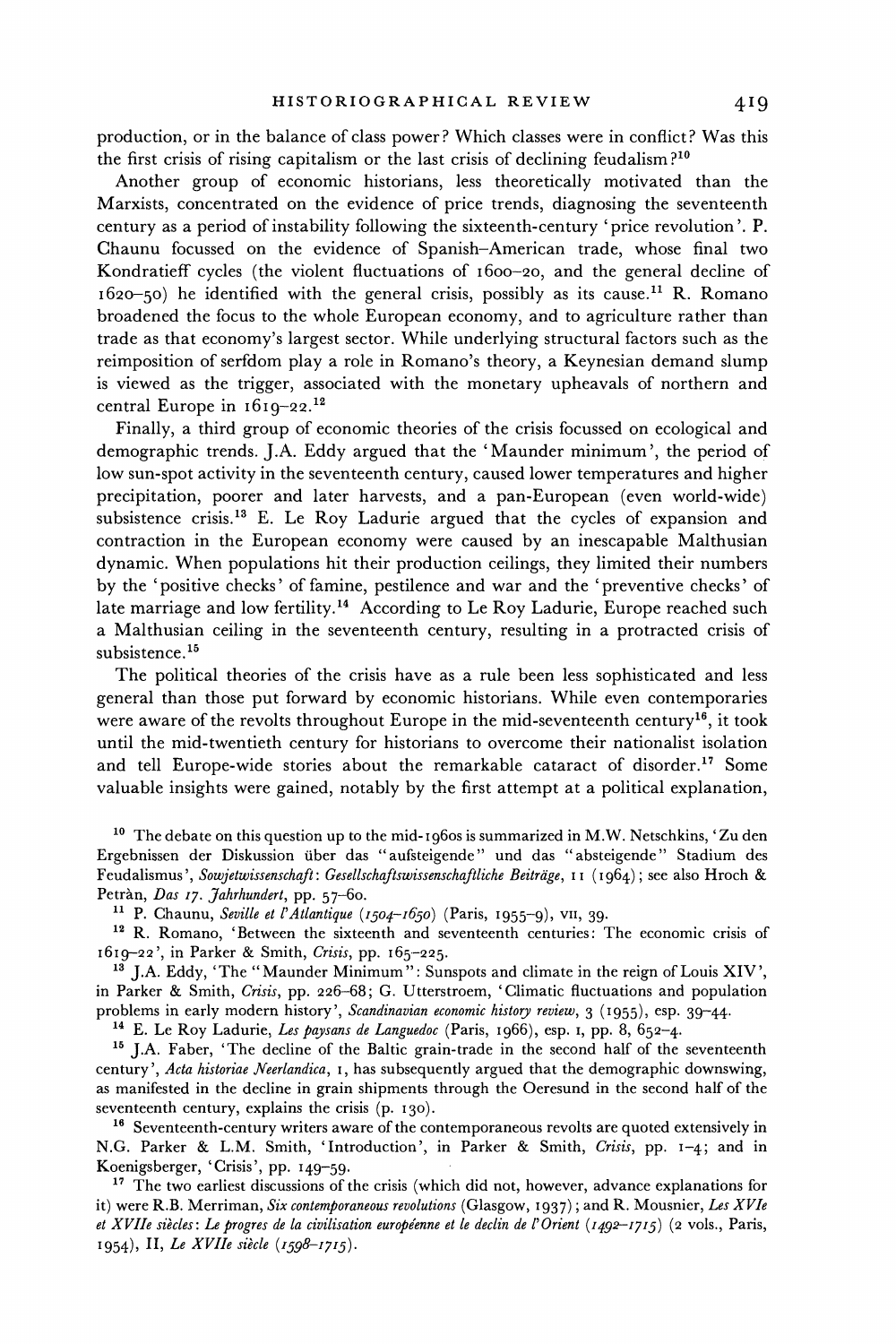by H.R. Trevor-Roper, who argued in 1959 (against Hobsbawm) that the mid-century revolts were not class struggle, but political conflict between a court faction (which benefited from the growing strength of the Renaissance state) and a country faction (which suffered the consequences).<sup>18</sup> This idea was disputed by historians of other countries, who were quick to point out Trevor-Roper's Anglocentricity, and to substitute the peculiar political conflicts of their own countries as the driving force of the crisis. R. Mousnier argued that the crisis resulted from conflict between nobility and crown over taxes, as in France during the Fronde, while J. Polišenský argued that it was an international crisis confronting absolutism and parliamentarism, as in Central Europe during the Thirty Years War.<sup>19</sup>

These divisions were exploited by the sceptics, who argued that the mid-seventeenth crisis was not unique in early modern Europe, but just another cluster of disorders, no different from similar clusters in previous years. P. Clark, J.H. Elliott, I. Schoeffer, and J. Topolski separately pointed out spates of popular revolt and political rebellion at periods other than the 1640s: e.g., in the 1560s and the 1590s The economic decline, also, began at different times in different parts of Europe: in northern Italy in the 158os, Germany and Austria in the 1620s, France and the Baltic in the 165os, and Castile in the late seventeenth century. England was only slightly affected, and the Netherlands hardly at all. Topolski argued that the seventeenth century saw not a general economic crisis, but 'consolidation' and the beginning of regional differentiation. Others contended that the evidence is flawed, and too regionally various to support the notion of any simultaneous or widespread economic breakdown.<sup>20</sup>

Of most interest in the present context are two theories of the crisis, put forward by R. Brenner and N. Steensgaard, that draw together some or all of the strands in the debate surveyed above. Brenner's 1976 article pulled together the three currents of economic theories of the crisis - the Marxist, the price-cyclical, and the ecologicaldemographic.<sup>21</sup> Brenner agreed with Romano's emphasis on agriculture, and with Le Roy Ladurie's focus on the relationship between population and resources, but he argued that trade and population cycles did not determine the course of the crisis. Why did the same cycles give rise to different outcomes in different parts of Europe: refeudalization in eastern Europe, peasant farming in France, large commercial estates in England? For Brenner, social structure was the answer: the seventeenth-century crisis was caused by class conflict between lord and peasant, and the differing paths of the crisis were caused by the differing relative strengths of these classes in different European societies.

The avenues opened by this analysis were never explored. Historians within

<sup>18</sup> H.R. Trevor-Roper, 'The General Crisis of the seventeenth century', in Aston, Crisis, pp. 59-96. l9 R. Mousnier, *Fureurs paysannes* (Paris, 19671, and 'Research into the popular uprisings in

France before the Fronde', in P.J. Coveney (ed.), *France in crisis, 1620-1675* (London/Basingstoke, 1977); J.V. Polisenský, 'The Thirty Years War and the crises and revolutions of seventeenthcentury Europe', Past and present, 39 (1968); 'Zur Problematik des Dreißigjährigen Krieges und der Wallensteinfrage', Aus 500 Jahren deutsch-tschechoslowakischer Geschichte (Berlin, 1958), pp. 106ff, I 16; and 'The Thirty Years War', *Past and present,* 6 (1954).

<sup>20</sup> P. Clark (ed.), *The European crisis of the 1590s: Essays in comparative history* (London, 1985); J. Topolski, *Narodziny kapitalizmu* w *Europie* XIV-XVII *lerzeku* (Warsaw, 1965)~ quoted extensively in Langer, 'Krise', e.g. p. 1413; I. Schoeffer, 'Did Holland's Golden Age coincide with a period of crisis?', *Acta historiae Neerlandica,* I (1966), p. 88;J.H. Elliott, 'Revolution and continuity in early modern Europe', in Parker & Smith, *Crisis,* pp. 112-3; 'Yet another crisis?', in Clark, *Crisis,* p. 301-3.

<sup>21</sup> R. Brenner, 'Agrarian class structure and economic development in pre-industrial Europe', *Past and present, 70* (1976).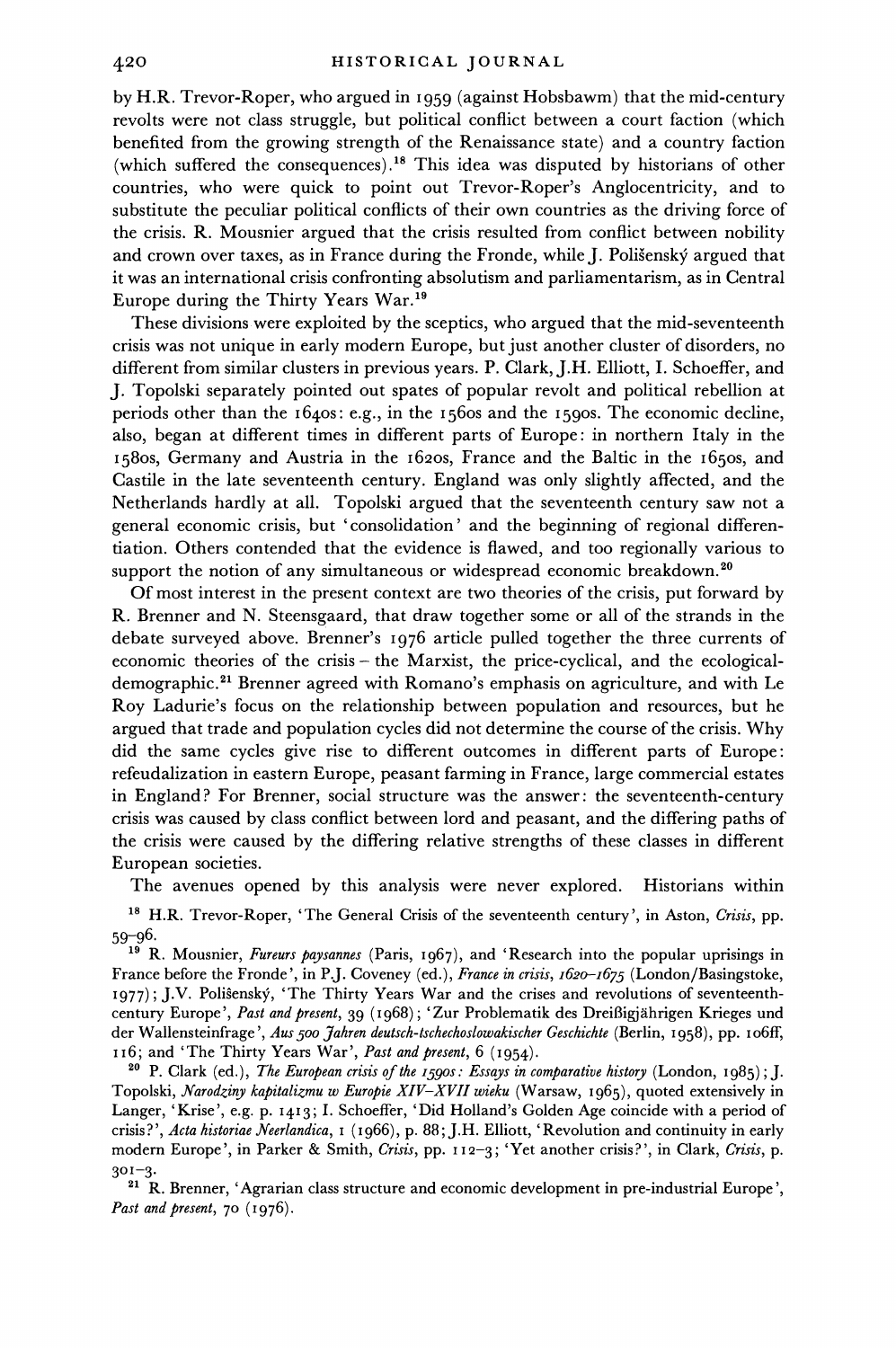national traditions took – sometimes justified – exception to Brenner's delineation of specific national social structures.<sup>22</sup> The ensuing debate obscured Brenner's perception that divergent patterns of economic crisis in seventeenth-century Europe may be explained by differences in social structure. The further challenge, of using social structure to explain the divergent patterns of *political* crisis (revolt and rebellion), was not taken up. Brenner's approach to the economic crisis was not carried over into the political sphere.

Where Brenner had tried to integrate the different economic theories of the crisis, Steensgaard tried to integrate the political with the economic. He argued that the crisis was caused by changes at the interface of politics and economics, changes in distribution, and redistribution. On the one hand, he saw a redistribution *among* states, with growing north Atlantic trade displacing the declining Spanish American and Mediterranean trade. On the other hand, and most centrally, he saw a redistribution *within* states: 'Behind the conflict we find the same thing everywhere,' he writes, 'the State's demand for higher revenues ... In every case it was the governments that acted in a revolutionary manner: the tax demands disrupted the social balance. They did not create a revolutionary situation: they were in themselves a revolution. '23 Steensgaard deployed evidence of the huge growth in the resources extracted by the early modern European state, and the military, bureaucratic and fiscal pressure necessary to achieve this. But the avenues opened by this approach (as with Brenner's) were never explored.

## *III. Germany and the crisis theories*

All these theories have one thing in common: they leave out Germany. What happens when we put Germany back into the picture?

#### *A. Germany and the economic theories*

Economic theories of the crisis fail the test posed by German territorial fragmentation.

Economic cycles varied across German regions, whose economies began to diverge more widely precisely in this period. While commercial agriculture and 'protoindustries' arose in western Germany, east-Elbian Germany refeudalized. Some German regions never recovered from the trade slump of 1619-22 and the hyperinflation of the 1620s, while others emerged relatively unscathed. Parts of Germany (such as Hamburg) flourished throughout the Thirty Years War, but most were hard-hit, and still others had begun to decline before the war began.<sup>24</sup> Nor does a cyclical theory account for the German mid-century revolts and rebellions, which were regionally diverse and not closely correlated with economic performance.<sup>25</sup> If the

See the essays in T. H. Aston & C. H. E. Philpin (eds.), *The Brenner debate: Agrarian class structure and economic development in fire-industrial Eurofie* (Cambridge, 1985).

23 N. Steensgaard, 'The seventeenth-century crisis', in Parker & Smith, *Crisis,* pp. 26-56; this passage, p. 44.

<sup>24</sup> Indeed, German regional diversity has given rise to a long controversy about whether German economic decline was caused by the Thirty Years War or predated it: see T.K. Rabb, 'The effects of the Thirty Years' War on the German economy', *Journal of modern history,* 34 (1962); and H. Kamen, 'The economic and social consequences of the Thirty Years' War', *Journal of modern history,* 39 *(I* 968).

<sup>25</sup> The Habsburg lands, the Black Forest, the Upper Rhine, and Upper Swabia experienced frequent serious revolts from the late sixteenth century on, while in the north and east there were hardly any, and central Germany was relatively peaceful until the first half of the seventeenth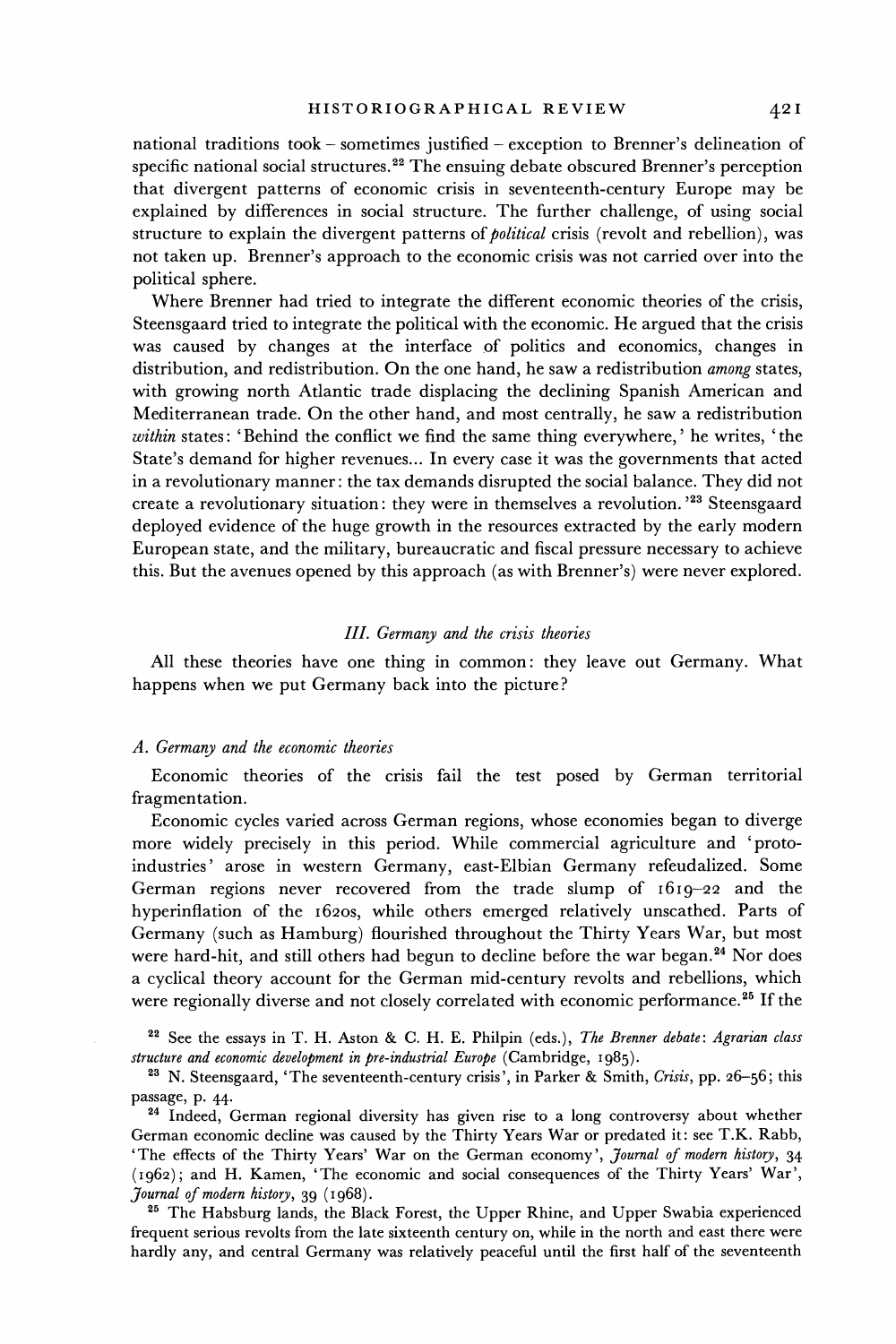crisis consisted of a cyclical downswing, in Germany it was modifed by factors peculiar to each region.

German class structure was also affected by the fragmentation of the Empire and its complex social and institutional structures. Eric Hobsbawm's mid-seventeenth-century peak in class conflict between the bourgeois and feudal classes cannot be found in Germany. The Imperial institutional framework largely isolated Germany's most powerful bourgeoisie, that of the Free Imperial Cities, from both peasants and nobles. The territorial 'home towns', as Mack Walker shows, obtained princely guarantees of their corporate privileges in this period.26 The large number of courts, and the immense growth in government in this period, meant that in many German territories, the commercial and industrial bourgeoisie were losing ground to a political bourgeoisie of bureaucrats, *Kameralunternehmer*, court bankers, and others dependent on state favour.<sup>27</sup> Even industrial and commercial bourgeoisies depended increasingly on monopolies, subsidies, and other privileges granted by the prince, often within the framework of corporate or feudal institutions.<sup>28</sup> These adaptive responses, rather than conflict with the nobility, shaped the role of the German bourgeoisie in the crisis.

Their institutional isolation deprived German towns of the incentive to make common cause with peasants against nobles. There was little bourgeois support for early modern German peasant revolts, according to Schultz and Heitz, and little peasant involvement in urban revolts.29 The German urban conflicts studied by Friedrichs were driven primarily by divisions internal to the bourgeoisie, rather than mirroring feudal-bourgeois class antagonisms.<sup>30</sup>

The German towns' dependence on the state directed conflicts between bourgeoisie and nobility into institutional resolutions rather than violent confrontation. Indeed, the German bourgeoisie supported the military activities of the 'feudal ' (aristocratic or monarchical) classes, during the Thirty Years War, rather than resisting them.<sup>31</sup> Friedrichs finds that there was a slump, not a peak, in German bourgeois revolts between  $1620$  and  $1650.^{32}$  The German crisis did not see the bourgeois victory of Hobsbawm's analysis, at least partly because their symbiosis with princes and nobility limited the growth of German towns.33 In addition, the Thirty Years War

century (see Langer, 'Krise', p. 1398) ; this timing does not reflect the performance of the regional economies.

<sup>&</sup>lt;sup>26</sup> M. Walker, *German home towns: Community, state, and general estate 1648–1871* (Ithaca/London, '97').

<sup>&</sup>lt;sup>27</sup> A. Hoffmann, 'Zur Typologie der Bauernaufstände in Oberösterreich', in W. Schulze (ed.), *Europäische Bauernrevolten der frühen Neuzeit* (Frankfurt, 1982), pp. 309-22; on this, p. 317.

Walker, *German home towns;* S.C. Ogilvie, 'Coming of age in a corporate society: Capitalism, Pietism and family authority in rural Württemberg', *Continuity and change*, *I* (1986); G. Heitz, 'Der Zusammenhang zwischen den Bauernbewegungen und der Entwicklung des Absolutismus in Mitteleuropa', in Schulze, *Europaische Bauernreuolten,* pp. 171-go (on this, p. 173).

<sup>29</sup> H. Schultz, 'Bauerlicher Klassenkampf und "zweite Leibeigenschaft ". Einige Probleme des Kampfes in der Zeit zwischen frühbürgerlicher Revolution und Dreißigjährigem Krieg', in Heitz et al., *Bauer in Klassenkampf,* pp. 401-4; *G.*Heitz, 'Bauerliche Klassenkampfe im Spatfeudalismus', in G. Brendler & A. Laube (eds.), *Der deutsche Bauernkrieg 1524/25* (Berlin, 1977), p. 207.

<sup>30</sup> Friedrichs, 'Revolts'; and C. R. Friedrichs, 'Urban conflicts and the Imperial constitution in seventeenth-century Germany ', *Journal of modern history,* 58 suppl. (1g86), Sg8-S123.

<sup>&</sup>lt;sup>31</sup> W. Reinhard, 'Theorie und Empirie bei der Erforschung Frühneuzeitlicher Volksaufstände', in H. Fenske, W. Reinhard, & E. Schulin (eds.), *Historia Integra: Festschrift für Erich Hassinger zum* 70 *Geburtstag* (Berlin, 1g77), **p.** 174.

<sup>32</sup> Friedrichs, 'Revolts'; C. R. Friedrichs, 'Urban conflicts', passim.

<sup>&</sup>lt;sup>33</sup> J. de Vries, *European urbanization*, 1500-1800 (1984), p. 153.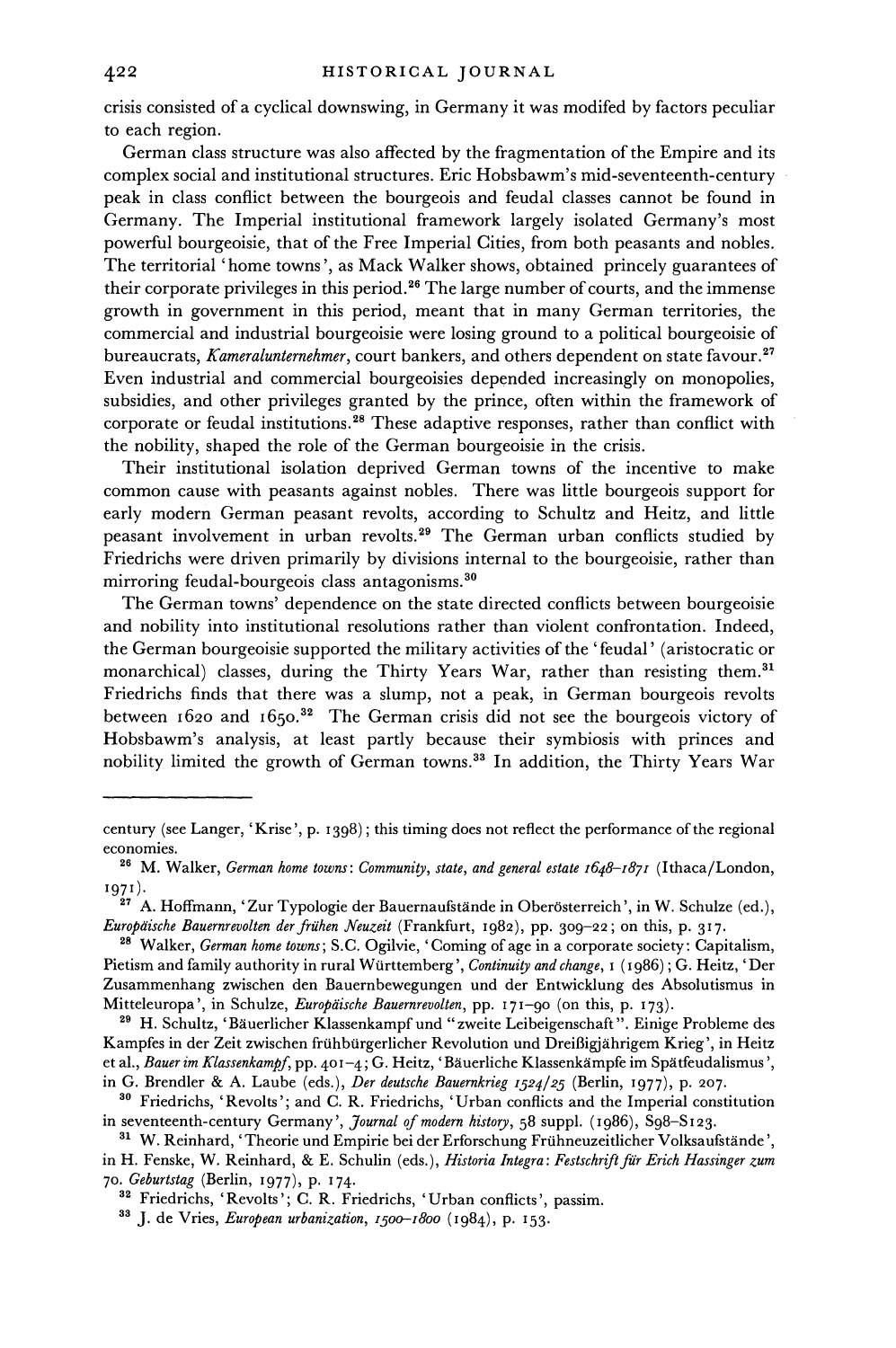drained most free and territorial German cities of resources, stifled the industry and commerce on which an independent bourgeoisie would have relied, and strengthened the control of the feudal nobility or the state over 'free' bourgeois institutions. $^{34}$  The German bourgeoisie was either weak, or politicized, or unintegrated into territorial society. Its role in the crisis was minimal. Whatever the case with other European societies, in Germany the seventeenth-century crisis was not caused by a bourgeois revolution.

Nor was the crisis caused by Porshnev's or Brenner's peak in feudal conflict between lord and peasant. Feudalism, too, varied across German regions, and was shaped by a wide variety of social and political institutions - in particular, as Heide Wunder argues, by peasant communities and the state.<sup>35</sup> German landholding arrangements were diverse, and in many of them the peasants did *not* confront a feudal aristocracy.<sup>36</sup> In western Germany by the seventeenth century, most peasants had redeemed feudal obligations, or seen them pass to territorial princes, city magistracies, or religious houses. Peasant revolts, even against 'feudal' exactions, were therefore often channelled by the institutional affiliations and privileges of the landlords, rather than by class. In eastern Germany, where 'feudalism' survived, conflict was also channelled by variations in social and political institutions.<sup>37</sup>

Moreover, conflicts *between* peasant and noble classes were often less important than differences *within* the peasant class or *within* the nobility. Early modern German villages were deeply riven, the interests of broad strata below the peasantry opposed to those of the richer 'full peasants', who were often in a minority. $^{38}$  These divergent interests prevented unified peasant (or 'rural proletarian ') resistance to landlords, or channelled such resistance, where it arose, to the disadvantage of the peasant class as a whole.<sup>39</sup> Nor did the German nobility usually present a united front, even within the bounds of a single territory. Some parts of the aristocracy had become bureaucrats, tax-farmers

34 W. Rausch (ed.), *Die Stadte Mitteleuropas im* 17, *und* 18. *Jahrhundert* (Linz, 1981) ; K. Gerteis, *Die deutschen Stadte in derfruhen ,Veuzeit. Zur Vorgeschichte der* ' *burgerlichen Welt'* (Darmstadt, 1g86), pp. 75-81.

<sup>35</sup> H. Wunder, 'Peasant organization and class conflict in eastern and western Germany', in Aston & Philpin, *Brenner debate,* pp. 91-100.

<sup>36</sup> W. Conze, 'The effects of nineteenth-century liberal agrarian reforms on social structure in Central Europe', in F. Crouzet et al. (eds.), *Essays in European economic history* (London, 1969), pp. 56-7.<br><sup>37</sup> H. Harnisch, 'Die Gutsherrschaft: Forschungsgeschichte, Entwicklungszusammenhänge

und Strukturelemente', *Jahrbuch fur Geschichte des Feudalismus,* g (1985), esp. 231-4, where he argues that the legal characteristics of peasant leases were probably the most important factor distinguishing areas of *Gutsherrschaft* from those of greater personal liberty for peasants.

<sup>38</sup> W. Schulze, 'Europäische und deutsche Bauernrevolten der frühen Neuzeit – Probleme der vergleichenden Betrachtung', in Schulze, *Europaische Bauernrevolten,* pp. 40-1 ;G. Franz, *Geschichte*  des deutschen Bauernstandes vom frühen Mittelalter bis zum 19. Jahrhundert (Stuttgart, 1976), pp. 214ff; J. Lesczynski, 'Forschungsergebnisse der polnischen Historiographie auf dem Gebiete des Klassenkampfes der schlesischen Bauern im Spatfeudalismus', in Heitz et al., *Bauer im Klassenkampf,* p. 483.

39 T. Robisheaux, 'Peasants and pastors: rural youth control and the Reformation in Hohenlohe, 1540--1680 ', *Social history,* 6 (1g81), 281-300; T. Robisheaux, *Rural society and the search for order in early modern Germany* (Cambridge, 1989) ;H. Rebel, *Peasant classes: The bureaucratization*  of property and family relations under early Habsburg absolutism  $1511-1636$  (Princeton, 1983); W. Schulze, *Bäuerlicher Widerstand und feudale Herrschaft in der frühen Neuzeit* (Stuttgart, 1980), pp. 117-8; T. Barnett-Robisheaux, 'Peasant revolts in Germany and Central Europe after the Peasants' War: Comments on the literature', *Central European history*, 17 (1984), 384-403 (here 394-9); Hoffmann, 'Typologie', p. 316; Heitz, 'Zusammenhang', pp. 175-7; Lesczynski, 'Forschungsergebnisse '.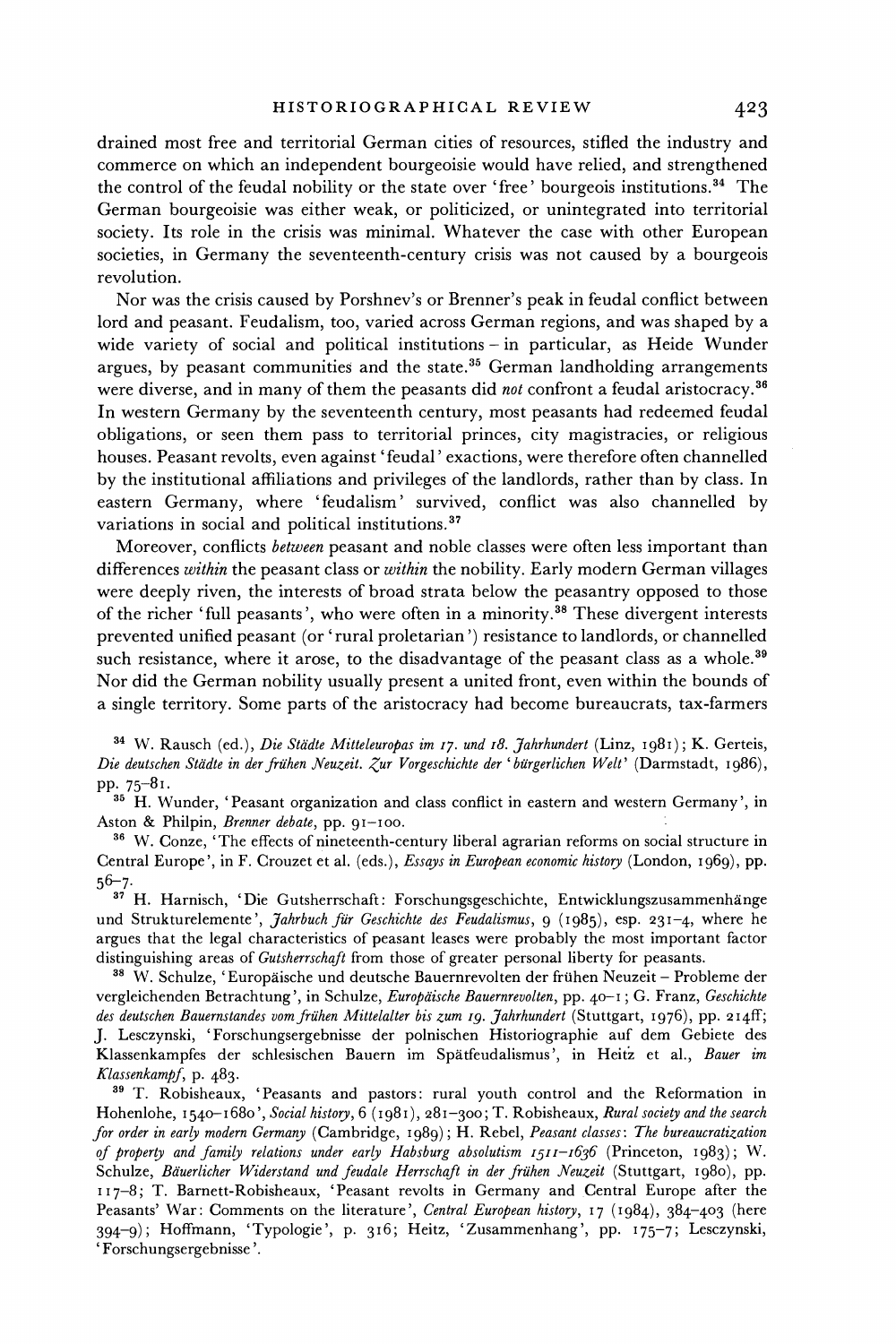and lenders to the state. Others derived their income from feudal rents. Still others were unemployed, or in the service of foreign princes, supplanted in military and governmental functions by assorted court Jews and military entrepreneurs $40$ , and in bureaucratic office by a new *Staatspatriziat* of bourgeois technocrats.<sup>41</sup> This divergence of economic and social interests generated conflict *within* the aristocracy and reduced cohesion in cases of conflict with other classes.<sup>42</sup> These deep fissures within, rather than between, classes were no less evident at the Imperial level than within particular territories: the Thirty Years War itself, after all, began as a conflict between coalitions of territorial nobility.43

For German peasant revolts, feudal conflict was neither sufficient nor necessary. Indeed, the 'refeudalization' of Brandenburg and Pomerania proceeded in the seventeenth century without serious revolts.44 Where revolts were most numerous in the period after 1600, in southern Germany and the Habsburg lands, they were directed against taxation or religious regulation as often as against feudal burdens.45 Even in cases of feudal conflict, the issue was often the intensification of seigneurial burdens by the prince's growing bureaucracy, $^{46}$  a pattern particularly common in Germany because the Imperial framework sustained small territories where the prince was the major landlord.<sup>47</sup> Nor can we argue that, when German peasants resisted the state rather than the nobility, they were merely resisting 'centralized feudalism'. $^{48}$  There

40 These were close to 1500 in number, according to the estimate of R. Redlich, *The German military enterpriser and his workforce* (2 vols., Wiesbaden, 1964-5), I, 170. Polišenský, 'Crises and revolutions', refers to them as a 'new nobility' (p. 34).

<sup>41</sup> P. Goubert & J. Meyer, 'Les problèmes de la noblesse au XVIIe siècle', Thirteenth *International Historical Congress* (Moscow, 1g70), pp. 7, 9, 1I ; on this phenomenon within the Austrian *Hofkanzlei,* E. N. Williams, *The Ancien Regime in Europe* (New York, 1g70), pp. 369-70; for a detailed territorial study, with material on the seventeenth century, J. Lampe, *Aristokratie, Hojadel und Staatspatriziat in Kurhannouer* 1714-1760 (2 vols., Hannover, 1963).

42 Hagen, 'Crisis'; generalized by R. Villari, 'Rivolte e coscienza rivoluzionaria nel secolo XVII ', *Studistorici,* 12 (1g71), 235-64, parts ofwhose argument are summarized in Koenigsberger, 'Crisis', p. 156.

<sup>43</sup> Langer, 'Krise', remarks that 'there was an increase in conflicts between individual fractions of the feudal class for the growth in the traditional feudal rent, and increasingly for the income from trade and commerce as well as from production' (p.  $1412$ ).

44 On Brandenburg, see Hagen, 'Crisis'; on how the suppression of peasants in Pomerania took place 'without great class struggle', see B. Wachowiak, *Gospodarcze poloienie chlopdm w domenach Ksifstwa Szczecidskiego w XVZZ m pierwszej polomie XVZZ wieku* (Szdzedin, 1967), p. 353, cited in Langer, 'Krise', p. 1412.

45 Reinhard, 'Theorie', p. 174; P. Bierbrauer, 'Bauerliche Revolten im Alten Reich. Ein Forschungsbericht', in P. Blickle et al. (eds.), *Aujruhr und Empd'rung? Studien zum bauerlichen Widerstand im Alten Reich* (Munich, 1980), pp. 52-5.

 $46$  Hoffmann, 'Typologie', pp.  $309-13$ ; Hagen, 'Crisis', esp. pp.  $308-10$ ; W. Schulze, 'Peasant resistance in sixteenth- and seventeenth-century Germany in a European context', in K, von Greyerz (ed.), *Religion, politics and social protest: Three studies on early modern Germany* (London, 1984), pp. 82-5 On how anti-seigneurial grievances often developed out of anti-fiscal grievances in France as well, see H. Neveux, 'Die ideologische Dimension der französischen Bauernaufstände im 17. Jahrhundert', *Historische Zeitschrift*, 238 (1984), esp. 277-8.

47 This is remarked on by both Barnett-Robisheaux, 'Revolts', pp. 391-2; and T. Scott, 'Peasant revolts in early modern Germany', *Historical journal,* 28 (1985)) 455-68.

<sup>48</sup> Despite problems with the evidence, this view of the state is applied to early modern Germany by Heitz, 'Zusammenhang', e.g. p. 171 : 'The absolute monarchy is the dictatorship of the class of the nobility, more exactly, the dictatorship in the interest of this class'; it is disputed by R. G. Asch, 'Estates and princes after 1648: The consequences of the Thirty Years War', *German history*, 6 (1988), 113-32, here esp. 121-2.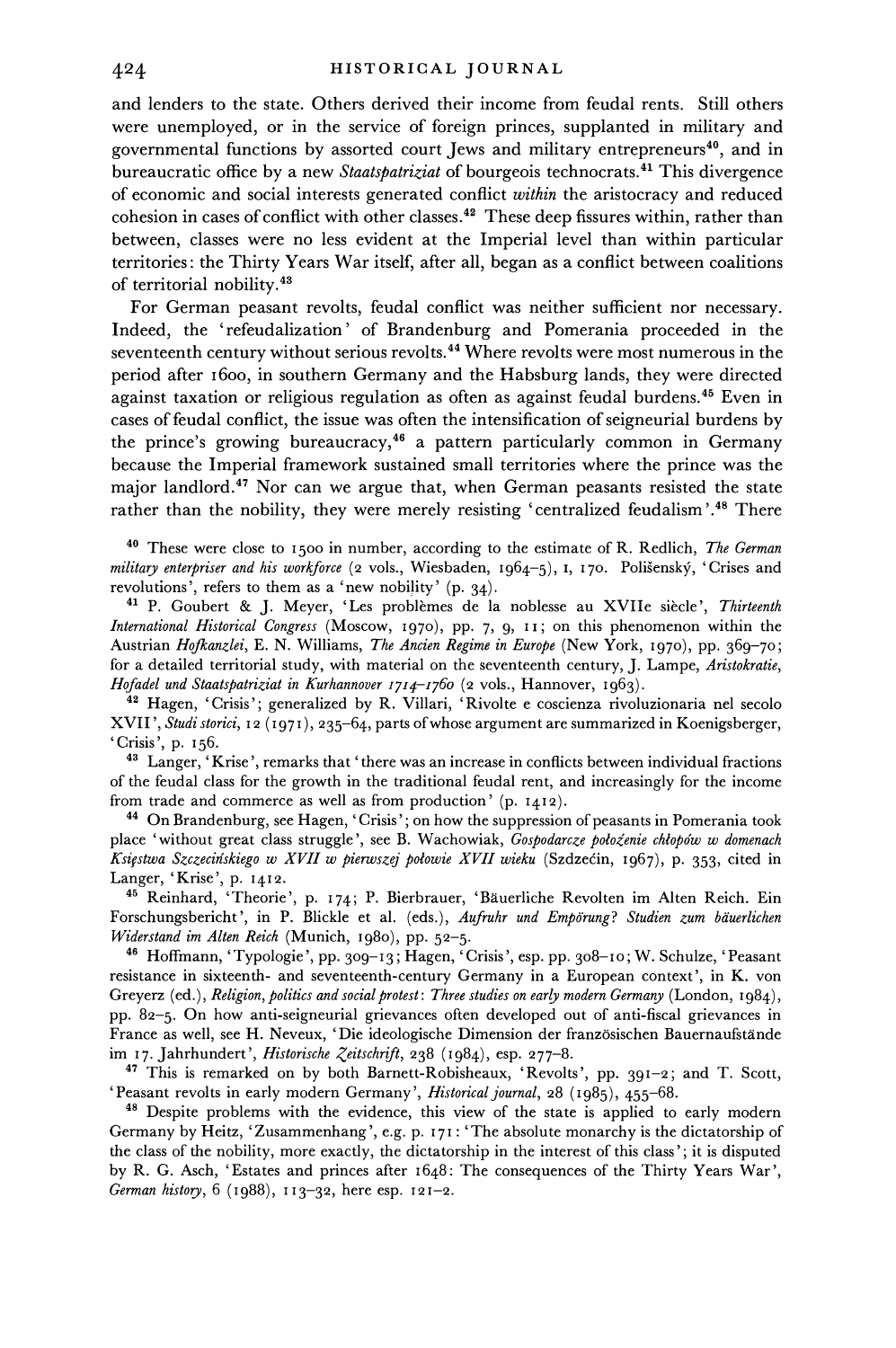were very few German peasant revolts in which state innovations benefited only the nobility. Indeed, most larger German territories implemented policies of *Bauernschutz* in the seventeenth century, protecting the peasant household and the peasant community against lords for fiscal purposes.49 Even during 'refeudalization ', princes did not always support the economic interests of the nobility; their support for peasant resistance was widespread and deliberate.<sup>50</sup>

Rebellious German peasants, even east of the Elbe, found it worthwhile to invest large sums in lobbying and litigation against their feudal lords in the courts of the territorial lord, and against the latter in Imperial courts.<sup>51</sup> To conduct these cases, peasants sent permanent deputies to princely and Imperial courts, and established corporate peasant 'syndicates', subsequently the focus for other forms of collective  $action.<sup>52</sup>$  Despite the protests of the noble Estates, princes and emperor were increasingly willing to accept such cases.<sup>53</sup> Laws enabling peasant litigation against lords were promulgated in the Habsburg hereditary lands from the 1530s on, and in the large and medium-sized territories of the Empire in the 1560s (e.g. Saxony in  $1559$ ; they were intensified everywhere toward the end of the century.<sup>54</sup> Passages enshrining this right increasingly appeared in legal textbooks.<sup>55</sup> The volume of such litigation increased from the late sixteenth century on.<sup>56</sup> The prince's courts were consistently prepared to issue peasants with at least redress of grievances, and often favourable judgments,<sup>57</sup> despite complaints from the whole noble Estate that such protracted 'parliamenting' with the rebellious peasants was 'counter to our forbears' custom and privilege'.<sup>58</sup> In early modern German peasant revolts, Schulze finds, 'almost always, concrete and palpable results can be observed, such as reductions in taxes, restrictions on corvée, general pardons for participants in revolts, indeed even changes of ruler '.59

In Germany, the ubiquity of peasant litigation against lords, the willingness of peasants to invest resources in it, the favourable judgments delivered, and the rising chorus of noble complaint against it, cast doubt on the argument that the state might

49 F. Lutge, *Geschichte der deutschen Agmruerjassung uon derjruhen Neuzeit bis zum 19. Jahrhundert*  (2nd edn Stuttgart,  $1967$ ), pp.  $127ff$ .

50 W. W. Hagen, 'Capitalism and the countryside in early modern Europe: Interpretations, models, debates', *Agricultural history,* 62 (1988), esp. pp. 31, 41.

51 Schulze, *Buuerlicher Widerstand.* On East Elbian areas, see e.g. Hagen, 'Capitalism', p. 41, and Hagen, 'Crisis'. W. Trossbach, in 'Bauernbewegungen in deutschen Kleinterritorien zwischen 1648 und 1789', in W. Schulze (ed.), *Aujstande, Revolten, Prozesse: Beitrage zu bauerlichen Widerstandsbewegungen infruhneuzeitlichen Europa* (Stuttgart, 1983), p. 250, argues that 'the peasants made these institutions [the Imperial courts] very much their own and transformed them in their own interest'.  $52 \text{ Ibid. pp. } 247 - 53$ .

53 W. Schulze, "'Geben Aufruhr und Aufstand Anlass zu neuen heilsamen Gesetzen". Beobachtungen uber die Wirkungen bauerlichen Widerstands in der friihen Neuzeit', in Schulze, *Aujstunde,* p. 273.

<sup>54</sup> H. Valentinitsch, 'Advokaten, Winkelschreiber und Bauernprokuratoren in Innerösterreich in der fruhen Neuzeit', in Schulze, *Aufstande,* pp. 191-2 ;Schulze, *Bauerlicher Widerstand,* pp. 77-80.

55 W. Schulze, 'Die veranderte Bedeutung sozialer Konflikte', in Schulze, *Europaische Bauernreuolten,* p. 286. 56 Schulze, *Bauerlicher Widerstand,* p. 78; Hagen, 'Crisis', p. 308.

57 Schulze, 'Geben Aufruhr', p. 265; Hagen, 'Crisis'; Trossbach, 'Bauernbewegungen', p. 248.

<sup>58</sup> This was the formal complaint of the Upper Austrian nobility in the aftermath of the peasant uprising of 1597. The Estates of Vorderosterreich had made similar complaints in 1594. Trossbach, 'Bauernbewegungen', pp. 247-8; Schulze, *Bauerlicher Widerstand,* p. 96.

59 Schulze, 'Geben Aufruhr', p. 265.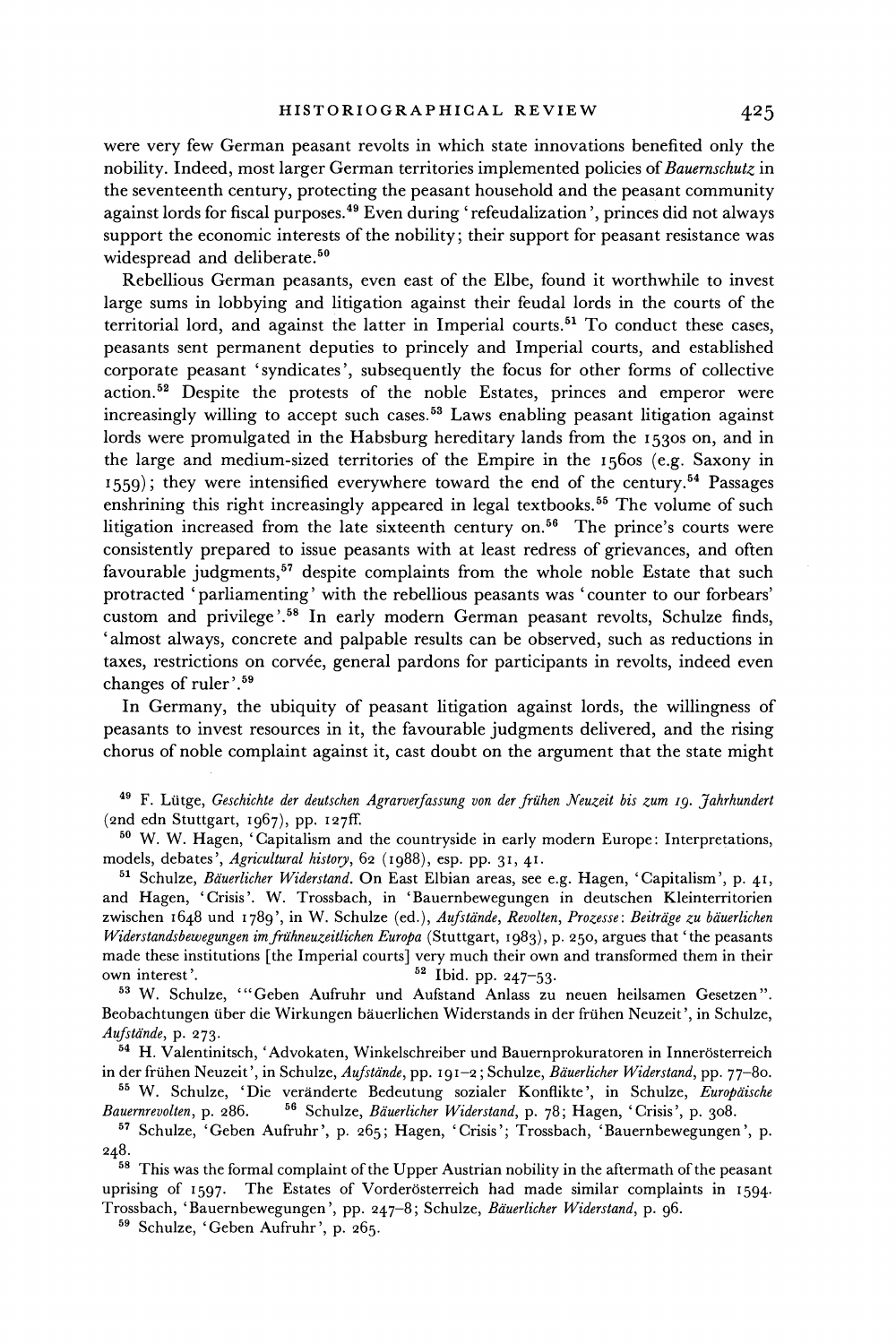judge against individual nobles but not against the interests of the nobility as a class, and thus that peasant revolts against the German state were simply part of 'feudal' conflict.<sup>60</sup> Although not the objective and benign state of conservative historiography<sup>61</sup>, the German Kleinstaat was not the 'captured' state, either, a mere tool of the feudal nobility.<sup>62</sup>

Finally, the severe conflicts between nobility and princes in German territories cast doubt on a view of the crisis in terms of feudal conflict between lord and peasant. The Bohemian Revolt in 1618, the Lower Austrian and Moravian revolts of the same date, and the Upper Austrian rebellion of 1626 were all noble rebellions against Habsburg centralization.<sup>63</sup> In 1620, the Saxon nobility resisted their Elector's aid to the Emperor in suppressing the rebellious Bohemian nobles, 'their dear neighbours, their friends through blood and other ties, and also their co-religionists'.<sup>64</sup> In 1625 the Hessian nobility, rebelling against the military, fiscal and religious policies of their Landgrave, put itself under the protection of the Emperor.<sup>65</sup> The nobles of German territories resisted the state because it taxed them, because it forced a state religion on them, because it replaced them in administration and military endeavour by new universityeducated technocrats (Kameralisten), and because it competed directly with them for the extortion of peasant surpluses.<sup>66</sup>

The relationships of economic classes with the state and with one another in seventeenth-century German societies covered a spectrum. At one end, there were small principalities where landlord and territorial lord were one and the same, although even here the state cannot be viewed solely as a tool of class conflict between lord and peasant. But on the other end there were German territories where a variety of classes, sub-classes, corporate groups, institutions, and individuals (including the state's own bureaucracy and military) all competed for favours from the state. In addition, the Empire made all German states subject to various levels of pressure and legitimate interference from outside. The characteristics of German popular revolts and noble rebellions suggest that in most German territories by the seventeenth century, the state was the tool of no single class, but rather purchased support (via redistributive and regulatory policies) from many social groups, trading off to the point where the ratio between favours given and support received was roughly equal for each group.<sup>67</sup>

<sup>60</sup> As is argued, for example, by Heitz, 'Zusammenhang', pp. 184-6; by Schultz, 'Klassenkampf', p. 397; and by J. Leszczynski, 'Forschungsergebnisse', p. 483 Their positions are disputed by J. Petràn, in 'Typologie der Bauernbewegungen in Mitteleuropa unter dem Aspekt des Ubergangs vom Feudalismus zum Kapitalismus', in Heitz et al., *Bauer im KlassenkamPf,*  P. 458.

<sup>31</sup> For example, O. Brunner, *Neue Wege der Verfassungs- und Sozialgeschichte* (2nd edn, Göttingen, 1968), pp. 199-2 12.

62 AS portrayed, e.g., by Heitz, 'Zusammenhang', pp. 184-6. On the German *Kleinstaat,* see J. van der Zande, Bürger und Beamter: Johann Georg Schlosser 1739-1799 (Stuttgart, 1986), esp. pp. 138-46. **63** AS argued by Langer, 'Krise', p. 1410.

<sup>84</sup> Quoted in F.L. Carsten, *Princes and parliaments in Germany from the fifteenth to the eighteenth century* (Oxford, 1959), p. 229.

<sup>66</sup> On Brandenburg see Hagen, 'Crisis'; on German territories in general see Schulze, *Bauerlicher Widerstand,* pp. 69-73.

<sup>67</sup> V. Press, 'Herrschaft, Landschaft und "Gemeiner Mann" in Oberdeutschland vom 15. bis zum frühen 19. Jahrhundert', Zeitschrift für die Geschichte des Oberrheins, NF 84 (1975), esp. 210. Trossbach, 'Bauernbewegungen', argues that the courts judging peasant litigation against lords 'made it clear to the *DuodeZfursten* [princes of small states] that even the early modern state could not survive without a minimal consensus and a certain recognition by the governed' (p. 248). This is consistent with certain recent developments in the economic theory of interest groups and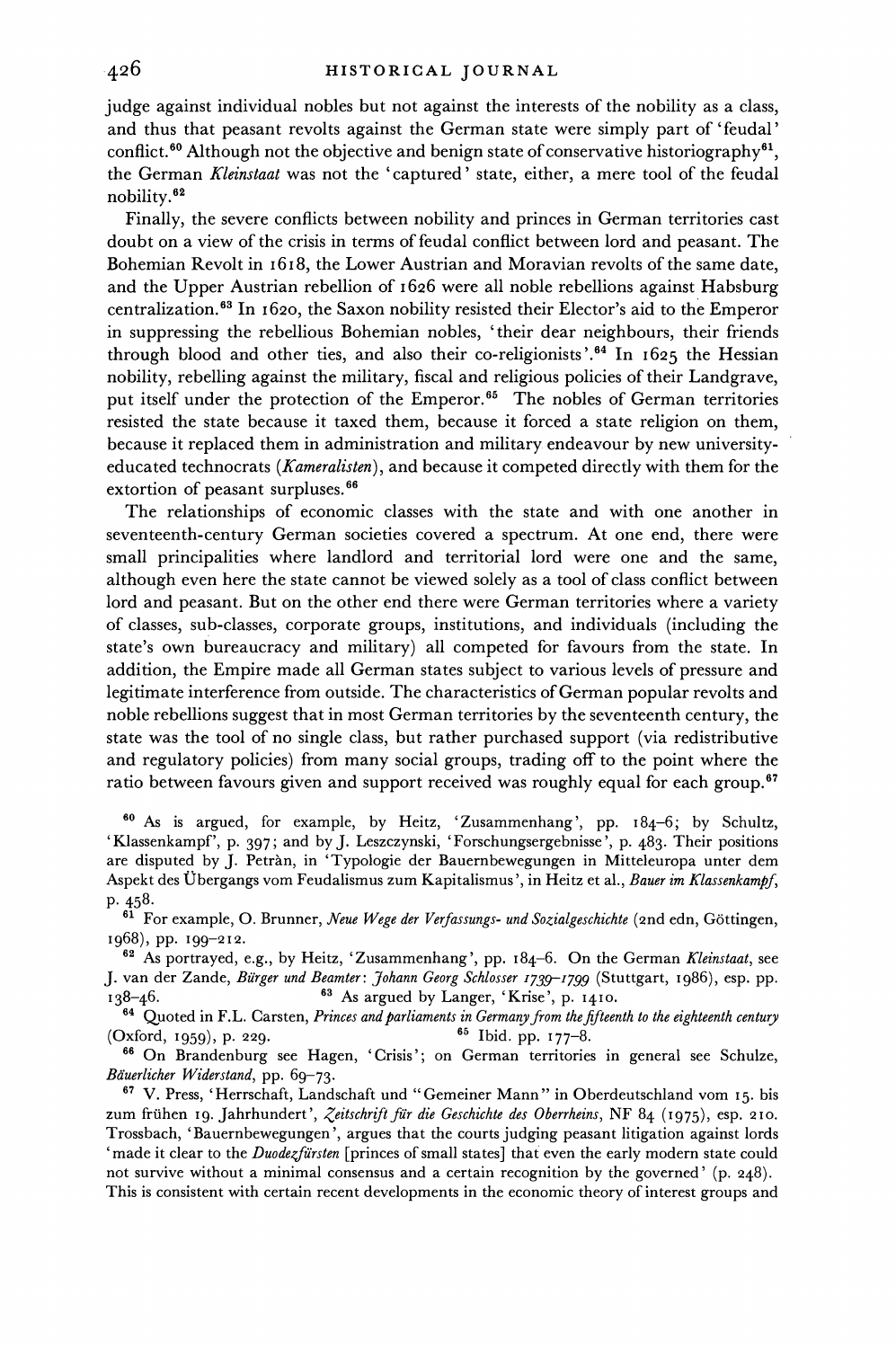This suggests that German absolutism cannot be viewed as merely the centralization of feudalism, and the crisis to which it contributed cannot be simplified as a form of feudal conflict.

## *B. Germag and the political theories*

But if Germany does not confirm the economic theories of the crisis, it provides even less support for the political theories.

For German politics, Trevor-Roper's idea of a crisis between luxurious 'court' and puritan 'country' is all but irrelevant. There were over one thousand courts in the Empire, and most were geographically and socially close to the rest of their territories. The pressures for confessional uniformity arising from the Augsburg religious settlement caused German puritan movements either to be outlawed altogether or, as with Württemberg pietism after  $1645$ , to become the state religion.<sup>68</sup>

But French high politics come no closer than English to providing a European paradigm. Mousnier views the crisis as a struggle between crown and nobles over taxation, resolved by the emergence of absolutism. His argument that the absolutist state 'resolved' the crisis appears peculiarly inappropriate for German societies, repeatedly destabilized by absolutist taxation and warfare.<sup>69</sup> Moreover, relations between princes and nobles were channelled by factors specific to each European state and, in Germany, by Imperial institutions. The French nobility may have invariably opposed princely centralization and taxation, but in Germany matters were not so simple.<sup>70</sup> Many German nobles were Free Imperial Knights, excluded from all but Imperial and Circle taxes.<sup>71</sup> Other nobles, in the Habsburg hereditary lands for instance, administered and benefited from taxes paid by other classes; despite their own opposition to absolutism, they also opposed popular revolts. The nobles of small southwestern principalities (where feudal and territorial lordship coincided) strongly supported rising taxes, as also in territories such as Mecklenburg, with strong noble estates and a weak bourgeoisie.<sup>72</sup> Elsewhere, as in Brandenburg, the nobility was split, with the larger nobles sharing fiscal responsibility with the prince, and supporting higher taxation, while the Junkers resisted such competition for peasant surpluses.<sup>73</sup> Only the nobles of Saxony, Hessen-Kassel, and the Rhine territories resembled French nobles in resisting princely taxation.74 Every German society had different fissures between nobility and prince and within the nobility itself. Indeed, political theories of the crisis tend to fail the test of territorial variation for Europe more widely.

political processes: G.S. Becker, 'A theory of competition among pressure groups for political influence', *guarterb journal of economics,* 93 (1983), 371-400, and S. Peltzman, 'Toward a general theory of regulation', *Journal of law and economics* (1976), 21 1-40,

<sup>&</sup>lt;sup>68</sup> P. Schattenmann, 'Eigenart und Geschichte des deutschen Frühpietismus mit besonderer Berücksichtigung von Württembergisch-Franken', Blätter für württembergische Kirchengeschichte, 40 (1936), 1-32. <sup>69</sup> Mousnier, 'Uprisings', pp 161, 164; and *Le XVIIe siècle*, pp. 249-56.

**<sup>70</sup>**R. Mousnier, *Les institutions de la France,* I, 85-93.

<sup>&</sup>lt;sup>71</sup> The original Württemberg nobility, by refusing to attend meetings of the Estates, became directly subject to the Emperor in the early sixteenth century, and could levy taxes independently. See J. A. Vann, *The making of a state: Württemberg, 1593–1793* (Ithaca/London, 1984). <sup>72</sup> Scott, 'Revolts'; but for other examples such as Lübeck and Koenigsberg cf. also M.-L

Pelus, 'Lubeck au milieu du XVIIe sikcle: Conflits politiques et sociaux, conjoncture tconomique', *Revue d'histoire diplomatique,* 92 (I 978) ; Koenigsberger, ' Krise ', p. 165.

<sup>&</sup>lt;sup>74</sup> Carsten, *Princes*, pp. 176ff.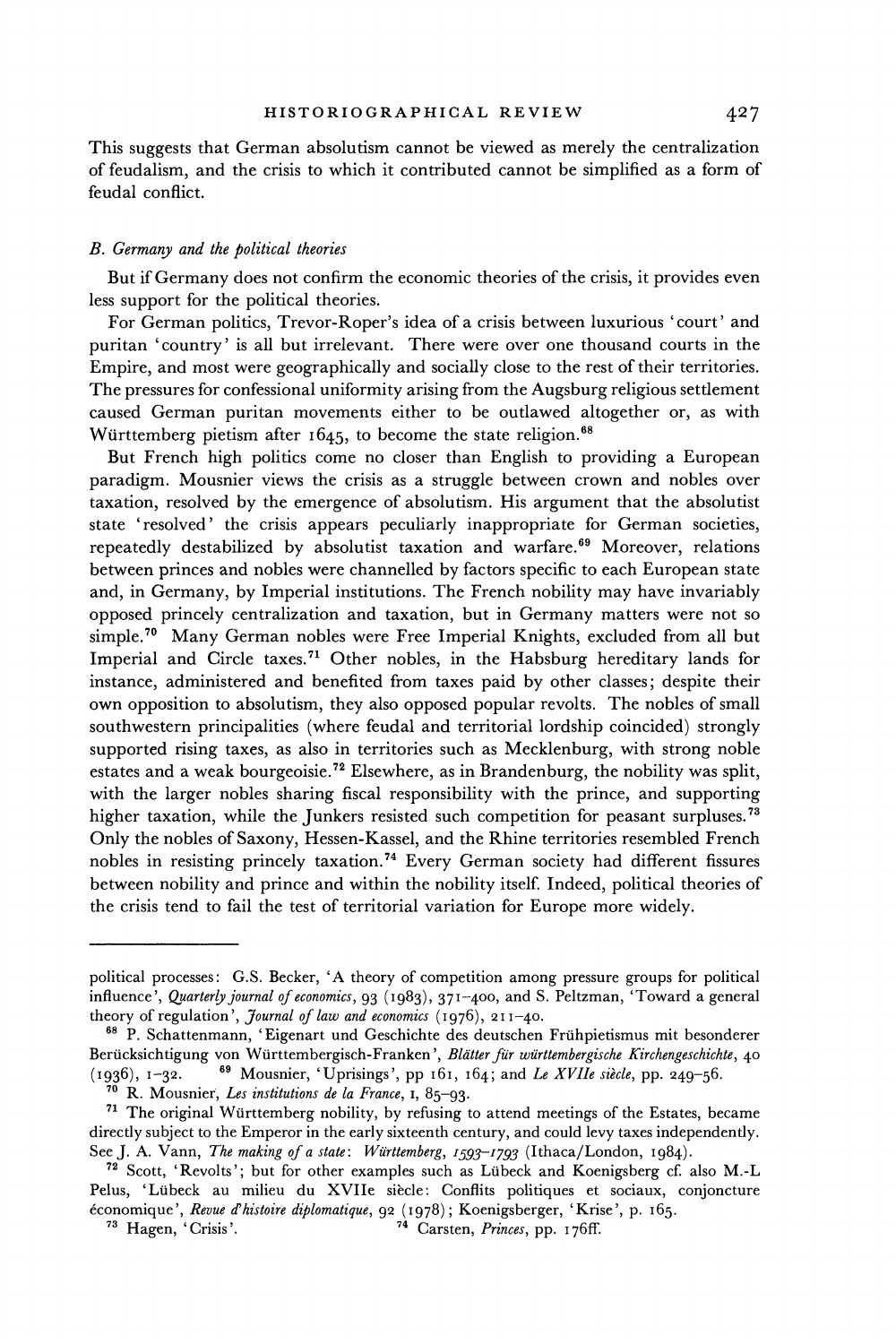But there is another reason these theories based on emerging nation-states such as England and France cannot be generalized. Europe still contained a number of 'composite states' (in Koenigsberger's phrase), of which the Spanish Empire and the Holy Roman Empire of the German Nation were only the most outstanding examples.75 In composite states, politics were channelled by a complex institutional framework of interlocking and competing levels of sovereignty. Indeed, the institutions of the Empire, it will be argued presently, were what gave the German crisis its peculiar form.

Yet even Polišenký's theory of the crisis in terms of Central European international politics fails to take account of Imperial institutions. He describes it as a 'political crisis of the old ruling classes' (principally the Thirty Years War), driven by a confrontation between a 'Spanish' (absolutist) and a 'Dutch' (parliamentary) conception of society.<sup>76</sup> But this thesis comes unstuck in the very places where explanation is most urgently required. Wallenstein was central to the Imperial (absolutist) war effort, yet was consistently opposed and ultimately murdered by the Spanish faction at the Imperial court. The changing alignment of Electoral Saxony, a key factor in the conflict, was informed by an almost equal suspicion of the threats posed by Catholic absolutism and Calvinist conspiracy to the Imperial constitution.<sup>77</sup> Bavaria, a mainstay of the Imperialist cause, far from being inspired by Spanish absolutism, was primarily motivated by Electoral ambitions internal to the Empire and by suspicion of Spain, which ultimately led it to ally with France. Central Europe's 'international crisis' cannot be explained by a clash of cultures: the constraints imposed by German Imperial institutions must be taken into account.

#### *C. Germany and the sceptic3*

No theory of the crisis seems to work for Germany. But neither does the sceptical view. Germany shows unmistakable signs of a peak in social conflict in the first half of the seventeenth century. German societies were racked not only by a civil war which surpassed any other in Europe, but also by the ubiquitous peak in popular protest.<sup>78</sup> Half the peasants' revolts in Brandenburg between 1548 and 1620 took place in the two decades after 1600.<sup>79</sup> Peasant litigation and revolt in Vorderösterreich intensified after the turn of the century.80 One compendium of supra-local German revolts shows four to six for each quarter-century after 1525, but thirteen for  $1625-50$ .<sup>81</sup> Revolts in small territories show an abrupt decline after mid-century, from nine revolts in the 165os, to one or two each decade for the rest of the century.<sup>82</sup> Schulze's analysis of German peasant revolts concludes that, while they were less violent, less frequent, and

78 This is best documented for France: R. Pillorget, *Les mouvements insurrectionnels de Prouence entre 1596 et 1715* (Paris, 1g75), ennumerates 108 popular movements in Provence for the 'peaceful' period 1596–1635, but many more per annum  $1635-48$ , and no fewer than 66 in the five years of the Fronde, 1648-53 (p. 988); Y.-M. Bercé, *Histoire des croquants. Etude des soulèvements populaires au XVIIe siicle duns le sud-ouest de la France* (2 vols., Geneva, 1g74), counts almost five hundred revolts in southwest France in the period  $1590 - 1715$ , of which sixty per cent occurred in the period from 1635 to 1650 (pp. 6804.

79 H. Harnisch, 'Klassenkämpfe der Bauern in der Mark Brandenburg zwischen frühbürgerlicher Revolution und DreiBigjahrigem Krieg', *Jahrbuch fur Regionalgeschichte,* 5 (1g75), 171.

<sup>80</sup> C. Ulbrich, 'Der Charakter bäuerlichen Widerstands in vorderösterreichischen Herr-<br>'schaften', in Schulze, *Aufstände*, p. 215. <sup>81</sup> Bierbrauer, 'Bäuerliche Revolten', p. 52.

Trossbach, 'Bauernbewegungen', pp. 255-7.

<sup>75</sup> Koenigsberger, ' Crisis'.

<sup>76</sup> PoliSensky, 'Thirty Years War'; 'Crises and revolutions'; 'Problematik', pp. 106ff, I 16.

**<sup>77</sup>**Carsten, *Princes,* p. 226.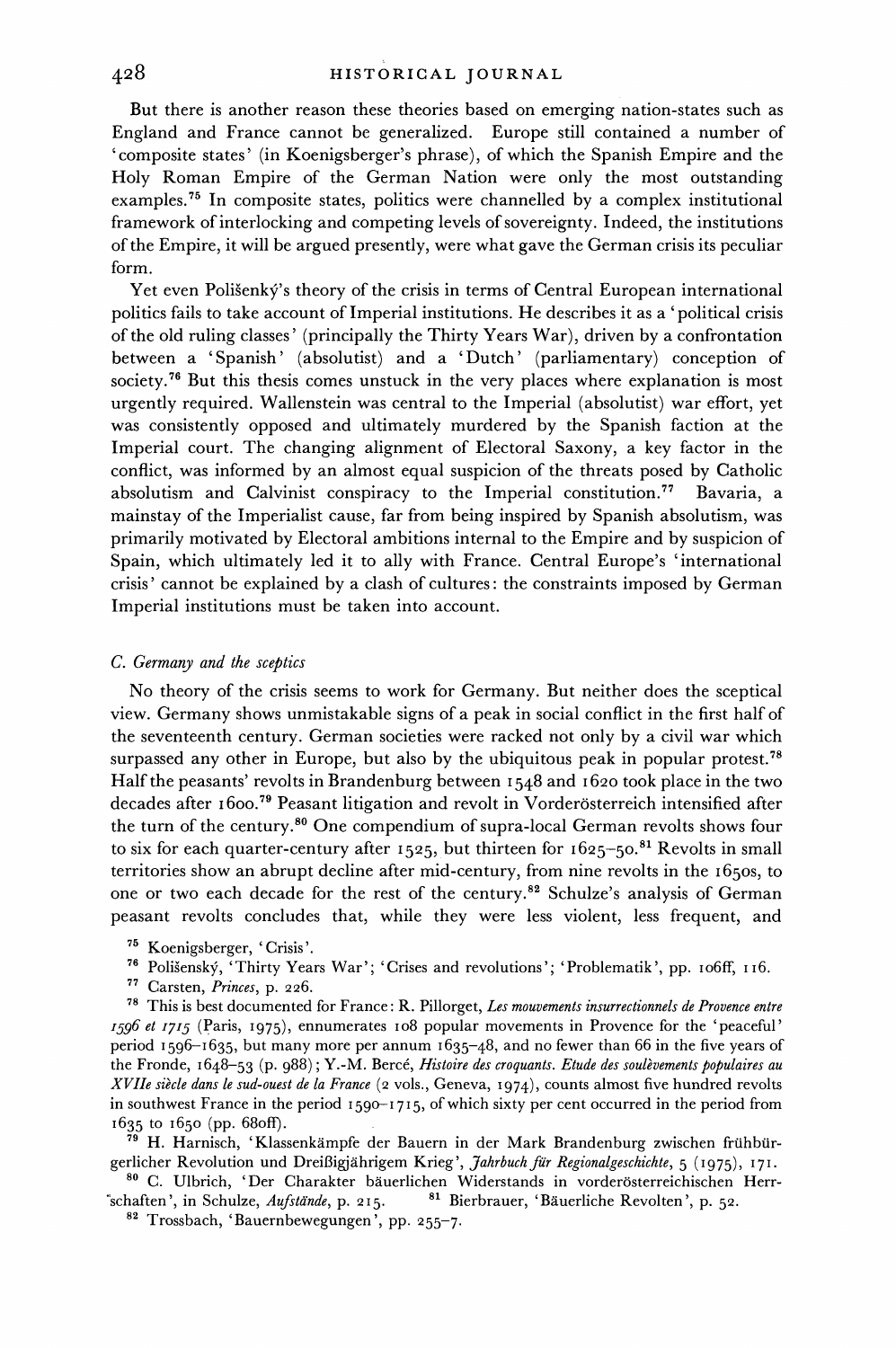#### HISTORIOGRAPHICAL REVIEW 429

geographically more limited than revolts in England and France, they did clearly peak (at least in Upper Germany and the Habsburg lands) in the early seventeenth century.83 The German economy, too, was clearly undergoing widespread and profound malaise in this period, although it varied across different territories. Even if the crisis only represents an economic *shift* from some regions to others, it would need to be explained and analysed. Whether or not we call it a 'general crisis', there is enough evidence of economic, social and political breakdown to require an explanation.

## *IV. A "crisis of distribution'*

Existing explanations fail because they cannot simultaneously account for the ubiquity of the seventeenth-century crisis and its variation across European societies. Steensgaard comes closest to explaining the *ubiquity* of the crisis when he shows its connections with the single common factor among seventeenth-century European societies, the immense growth of the state. Brenner comes closest to explaining its *variation* when he shows how the crisis was channelled by different social structures. Let us see whether we can explain the crisis better if we bring these together. Did the early seventeenth century see developments, particularly in German-speaking central Europe, which accelerated the pressures on both state and society?

Let us begin with Steensgaard's view of the crisis as one of distribution, caused by the growth of taxation and warfare. Taxes certainly rose throughout Europe in the early modern period, and they rose particularly fast in the first half of the seventeenth century.84 This would not have been possible without a corresponding increase in the size of bureaucracies and, as Parker shows, the size of armies.<sup>85</sup> Germany moved in the same direction, but its route was determined by the interaction of *two* levels of state growth, the Imperial and the territorial. Taxation and war began to grow on the Imperial level in the sixteenth-century wars against the Turks and then against the Protestants. Imperial activities stimulated territorial states to grow: directly, when Charles V deployed the precocious Spanish state against protestantism, and the German protestant princes mobilized in response; indirectly, when between 1519 and 1606 Imperial taxes increased sixfold, creating (as Schulze shows) the precedent and the need for an increase in territorial taxes.<sup>86</sup> But it was the tensions of the early

83 Schulze, 'Europäische und deutsche Bauernrevolten', p. 27.

84 Steensgaard, 'Crisis', pp. 36-44. For England, M. Braddick, 'State formation in early modern England', *Social history*, 16 (1991), suggests that between the 1590s and the 1670s the tax revenue of the state increased by a factor of sixteen  $(p, z)$ ; according to J. Morrill, 'What was the English Revolution?', *History today* (1984), the English crown doubled its real income between 1603 and 1637 (pp. 11-2). According to E. Le Roy Ladurie, Les paysans de Languedoc (Paris, 1966), pp. 294, 481-2, direct taxation alone doubled as a share of gross product in Languedoc in the three decades before the Fronde; the figures in R. Bonney, *The king's debts: Finance andpolitics in France 1589-1661* (Oxford, 1g81), suggest that total taxation in France may have more than doubled in the fifty years before 1630, and may have quadrupled from 1630 to 1640. According to F. Braudel, *The Mediterranean and the Mediterranean world in the age of Philip II (2 vols., London, 1972), 1, the* Venetian and Spanish state budgets tripled in the second half of the sixteenth century, while prices rose by less than two-thirds (p. 33).

85 According to N. G. Parker, 'The "military revolution, 1560-1660" - a myth?', *Spain and the Netherlands 1559-1659* (London, 1g7g), in the forty years before 1630, the armies of Spain increased by half again, those of France doubled, those of England and the Dutch Republic more than doubled, and those of Sweden tripled (p. 96) ; Parker argues that the cost of putting each of these soldiers in the field rose by a factor of five between 1530 and 1630.

86 Schulze, *Bäuerlicher Widerstand*, pp. 68-9; W. Schulze, *Reich und Türkengefahr im späten 16. Jahrhundert* (Munich, 1978), p. 301.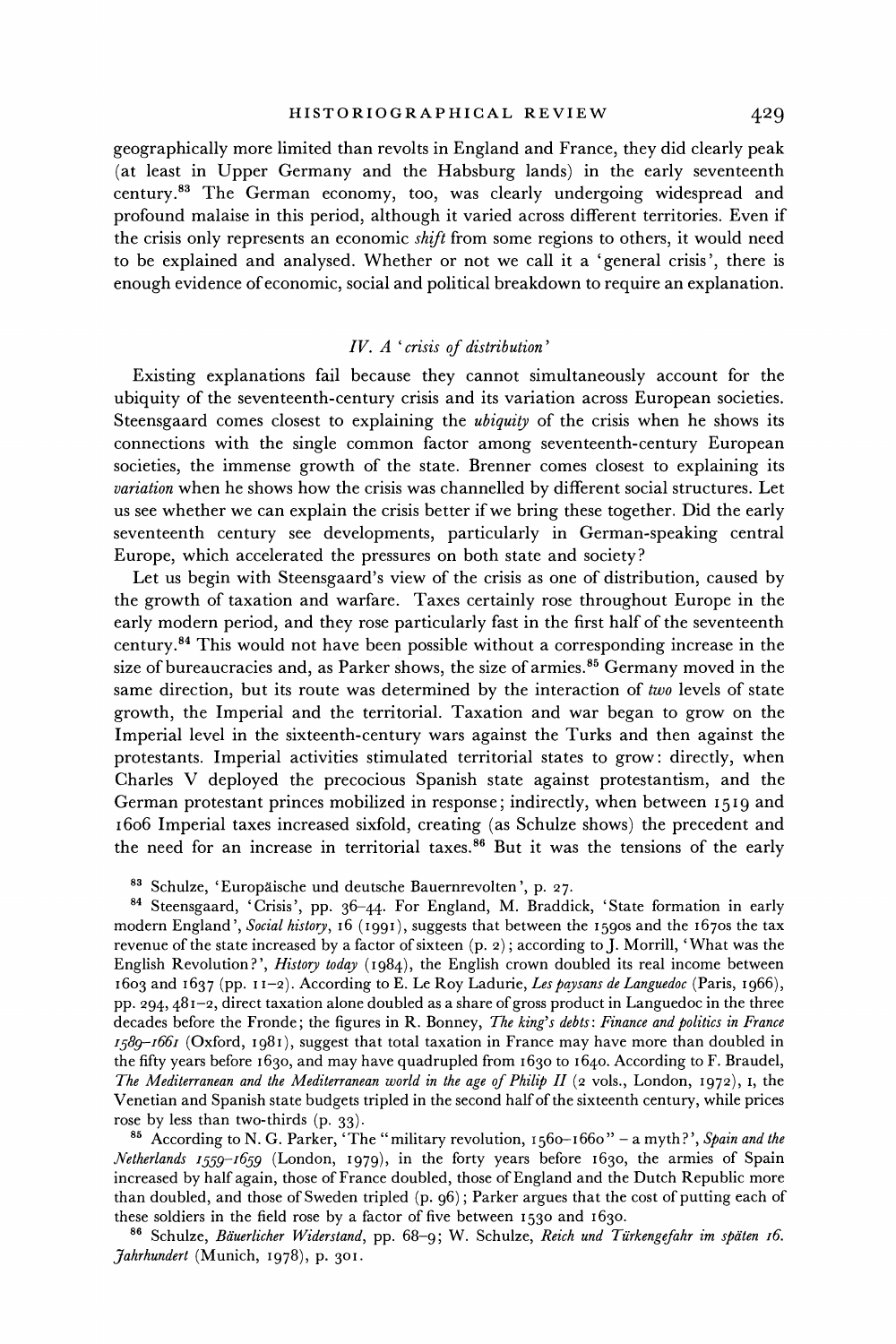seventeenth century, in particular the Thirty Years War, that entrenched the institutions and the consensus for fiscal growth on the territorial level, making it irreversible and ubiquitous.<sup>87</sup> In the decades before the war, and at latest by 1640, each and every German state grew immensely, whatever its prior level of development.

The Habsburg possessions developed early. By 1600, both Emperor (as territorial lord) and Estates had developed sophisticated administrative mechanisms to pay for the Turkish wars.<sup>88</sup> This aroused resistance, muted in Styria and the Austrias, more violent in Vorderosterreich, where the economic base and institutional mechanisms for high taxation were lacking.<sup>89</sup> But even the precocious Habsburg fiscal and administrative mechanisms were revolutionized after the Battle of the White Mountain by devices adopted from the practices of wartime, and from military entrepreneurs such as Wallenstein.<sup>90</sup>

Bavaria was another early developer. The future Elector Maximilian wrote to his father in 1598, 'I see very well that among both spiritual and temporal lords only *ragion*  **di** *stato* is considered, and that he is respected who has much land or much money, and as long as we have none, we will never have any authority among Italians or others, until we put ourselves into a better position in financial matters'.<sup>91</sup> By 1618, Bavarian taxes had doubled. But here, too, it was the war which caused the real expansion, resulting in the bloody tax rebellion of  $1633-4$ .<sup>92</sup> In  $1641$  a Bavarian jurist wrote, 'the [war] "Contribution" has unfortunately become so common during this continual twenty-year war that the word is no longer Latin but rather to such an extent German that the peasants in the field understand it altogether too Germanly'. $^{93}$  By 1660, Bavarian peasants' payments to landlords had quadrupled since 1480, but their taxes to the state had risen by a factor of twenty-two.<sup>94</sup>

In Saxony, the tax increases of the sixteenth century had been more moderate, and more easily assimilated by the country's industrial prosperity.<sup>95</sup> The Thirty Years War revolutionized the scale of taxation and the institutions for raising it.<sup>96</sup> Despite repeated parliamentary grants of debt relief and new taxes, many taxes were by the 1630s being levied without consent.<sup>97</sup> A new military tax imposed in  $1646$  became a regular quarterly levy which continued even when the war was over, enabling the establishment of a standing army<sup>98</sup>, and increasing tenfold by  $1700.^{99}$ 

<sup>87</sup> Asch, 'Estates', p. 129; G. Schormann, *Der Dreißigjährige Krieg* (Göttingen, 1985), pp. 85-1 I I ;G. Livet, *La Guerre de Trente Ans* (Paris, 1963), p. 84; A. Loebl, *Der Sieg des Furstenrechts auch auf dem Gebiet der Finanzen* -*vor dem 3ojahrigen Krieg* (Munich-Leipzig, 1916) ;and the summary in T. Mayer, *Handbuch der Finanzwissenschaft* (2 vols., Tiibingen, 1g52), I, 236-72.

88 W. Schulze, Landesdefension und Staatsbildung. Studien zum Kriegswesen des innerösterreichischen *Territorialstaates* (1564-1619) (Graz/Cologne/Vienna, 1g73), pp 112ff. A parallel to this can be seen in the situation in the Netherlands, with its repercussions on the Spanish state, especially Castile. <sup>89</sup> Ulbrich, 'Character', pp. 207, 213, 215.

<sup>90</sup> R.J.W. Evans, *The making of the Habsburg monarchy*,  $1550-1700$  (Oxford, 1979), pp. 198-200; K. Richter, 'Die bohmischen Lander von 1471-1740', in K. Bosl (ed.), *Handbuch der Geschichte der*  böhmischen Länder (Stuttgart, 1966-72), II, 293-313.

<sup>91</sup> H. Dollinger, *Studien zur Finanzreform Maximilians I. von Bayern in den Jahren 1598-1618: Ein Beitrag zur Geschichte des Fruhabsolutismus* (Gottingen, 1968), p. 10.

**<sup>92</sup>**Dollinger, *Studien;* also Carsten, *Princes,* p. 394.

**<sup>93</sup>**Quoted in Schulze, *Bauerlicher Widerstand,* p. 69; there is a pun on 'teutschlich', between 'Deutschlich' ('in German ') and 'deutlich ' ('clearly ') . 94 Schulze, *Bauerlicher Widerstand,* p. 69. 95 Carsten, *Princes,* p. 228.

<sup>96</sup> Electoral debts rose from 3.3m guilders in 1622, to 7.1m by 1628, to 11.9m by 1657, despite inerous grants and taxes: ibid. pp. 229–30. <sup>97</sup> Ibid. p. 232. <sup>98</sup> Ibid. p. 239. generous grants and taxes: ibid. pp. 229-30.

99 Ibid. p. 232.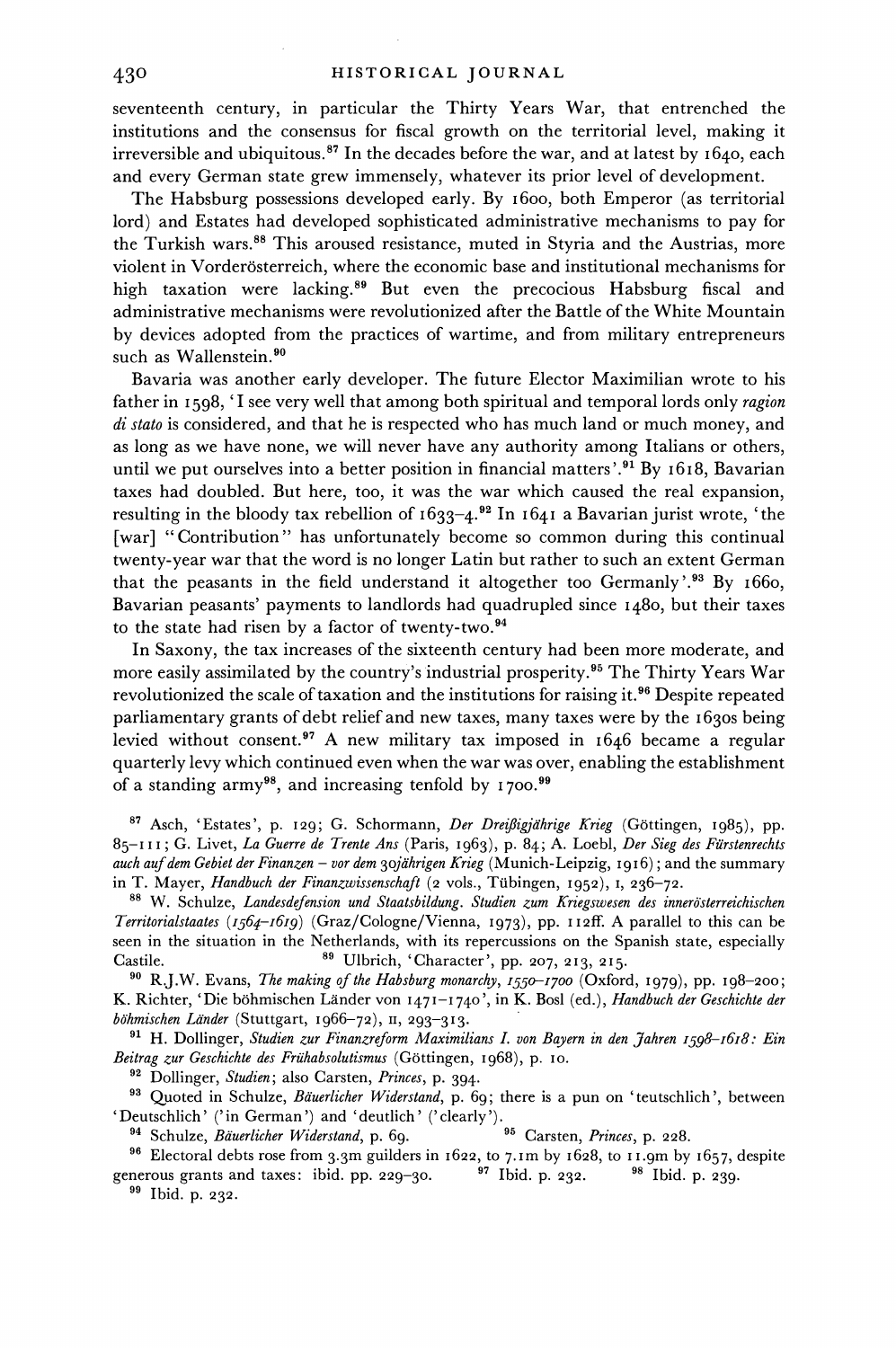States without an advanced fiscal structure before 1618 were forced to develop one. In Württemberg, for instance, central and local bureaucracy had to grow rapidly to administer war taxes: by 1644, more was being spent in three months on billeting alone than in 1620 for an entire year's operations.<sup>100</sup> In Hessen-Kassel, taxes increased continually throughout the war despite the resistance of the Estates, and by  $1648$ , a standing army of twenty regiments had been established.<sup>101</sup> Peace brought only a temporary disarmament. By  $1676$  the army had returned to twenty-three regiments, soon supported by monthly military contributions.<sup>102</sup>

Brandenburg is the most striking example of the effects of the war.<sup>103</sup> Because Brandenburg avoided the sixteenth-century wars, its administrative and fiscal apparatus remained unsophisticated. Unable to avoid the Thirty Years War, however, the state broke down altogether in the  $1620s$ , and the territory was devastated.<sup>104</sup> The institutions which emerged at the end of the war reflected raw military and economic might: the post-war Brandenburg Recess, which granted state enforcement of serfdom in return for finance sufficient for a standing army, failed to restore economic or institutional powers to the peasantry or the bourgeoisie, and laid the basis for the strongest state in Europe.

The Thirty Years War can be viewed as an institutional hothouse. During the war, German princes increased their independence from subjects, began to disregard customary privileges, imitated the administrative and fiscal measures of military entrepreneurs and occupying powers<sup>105</sup>, and raised standing armies which could be used both abroad and against their own subjects.<sup>106</sup> In this hothouse, tardy developers such as Württemberg were forced along toward fiscal, bureaucratic, and military centralization. Early-developing Austria, Bavaria, and Saxony grew huge bureaucratic and fiscal structures. In Brandenburg traditional institutions withered, clearing the ground for a sturdy and rapid growth of new ones after  $1648$ . Even small principalities participated in the expansion of taxation and state spending, and reaped the social and economic consequences.<sup>107</sup>

In German (as in other European) territories, this growth in taxation (and its expenditure on warfare) put pressure on an economy without large surpluses, often on economic sectors and social groups least able to bear it. It is thus hardly surprising that the period in which most of this growth took place also saw the peak of economic malaise and socio-political conflict - in German states just as in other states that participated in the war – which we call the seventeenth-century crisis.

But this is only part of the story. The growth of the state in early modern Europe affected more than taxation and warfare. The administrative instruments developed for these purposes could also regulate activities previously inaccessible to government,

<sup>103</sup> P.-M. Hahn, 'Landesstaat und Ständetum im Kurfürstentum Brandenburg während des 16. und 17. Jahrhunderts', in P. Baumgart (ed.), Ständetum und Staatsbildung in Brandenburg-Preussen (Berlin, 1983), pp. 41-79; Hagen, 'Crisis', pp. 314-8. 104 Hagen, 'Crisis', pp. 314-5.

<sup>105</sup> F. Redlich, 'Contributions in the Thirty Years' War', Economic history review, 2nd ser. 12 (1959), shows the ways in which the new forms of finance developed during the war by Spinola, Mansfeld, Tilly and Wallenstein circumvented traditional institutional barriers to tax-raising, and were subsequently adopted by princes.

<sup>106</sup> Carsten, *Princes*, pp. 72-3; Asch, 'Estates', pp. 128-32.

<sup>107</sup> Trossbach, 'Bauernbewegungen', concludes that the common denominator explaining simultaneous waves of popular rebellion in small territories of different political structure and geographical position was 'taxation by Empire and Imperial Circle, which accompanied the great wars of the seventeenth and eighteenth centuries' (pp.  $240 - 1$ ).

<sup>&</sup>lt;sup>101</sup> Ibid. p. 180. <sup>100</sup> Ibid. p. 53. <sup>102</sup> Ibid. p. 182.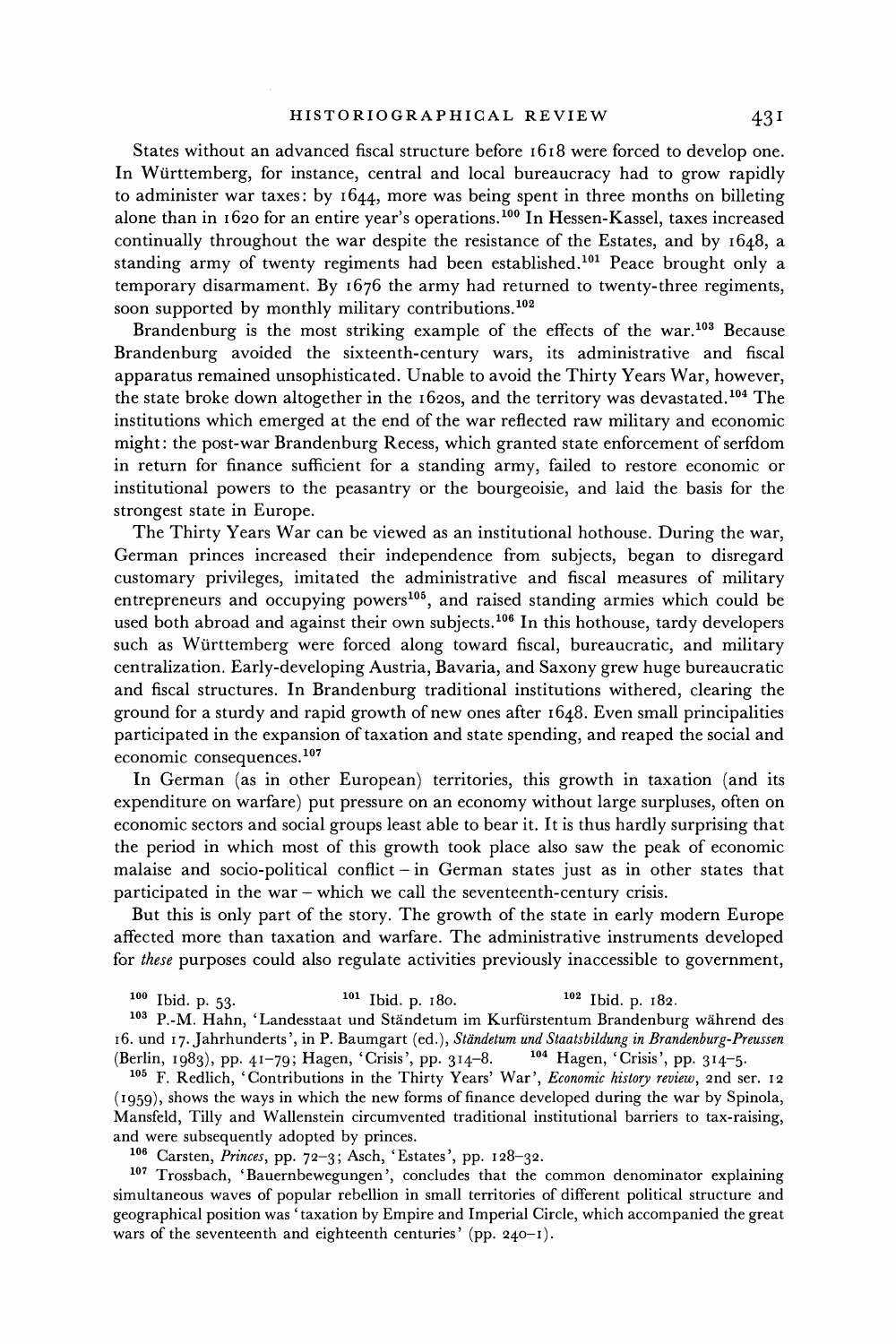and they could offer redistributive services to a wide range of favoured groups and institutions. Resistance to these *new* forms of redistribution, and competition to control them, were central elements in the crisis. It is here that Brenner's theory of social variation comes in, for this process was channelled by the different social institutions of each European society.

The economy was one of the most important arenas for the growing power of the state. In Germany, as elsewhere, the economy had grown rapidly in the sixteenth century, with increasing regional specialization, expanding trade,<sup>108</sup> and the growth of markets.<sup>109</sup> This economic growth created incentives to compete for political control of products, factor inputs, and the institutions governing their allocation. There is evidence to suggest that in Germany, as elsewhere, by the first half of the seventeenth century, this competition was contributing to the socio-political and economic malaise which we call the 'General Crisis'. But the social outcome of this competition, as Brenner pointed out, varied across European societies. In Germany, the competition was often won by *corporate groups* – village communities, small 'home towns', guilds, and merchant companies -which the state licensed to control each of the different economic sectors.<sup>110</sup> Indeed, corporate groups were central to this competition: in I 643, Elector Friedrich Wilhelm of Brandenburg refused to hear a legal suit by a group of peasants against their lords, on the (controversial) grounds that 'We cannot in any way approve the peasants' independent undertaking, especially since they do not constitute a corporate body **'.'I1** 

Agricultural growth encouraged landlords in Germany, as elsewhere, to seek to use the new powers of the state to increase feudal burdens, extend monopolies, and curtail peasants' rights.''' In turn, peasants lobbied, litigated, and rebelled, to defend themselves and to gain princely support for their own interests. Both groups secured some of what they sought. We saw earlier that German princes diversified their sources of social support, by deciding legal cases against landlords, remedying peasant grievances, and instituting policies of *Bauernschutz* which strengthened peasant families and villages, if only to preserve peasant production for state, as opposed to noble, extraction. But alongside *Bauernschutz,* German princes (particularly in the east) also enforced feudal regulations. $^{113}$ 

lo' P. Kriedte, H. Medick, J. Schlumbohm, *Industrialization before industrialization* : *Rural industry in the genesis of capitalism* (Gottingen, 1g77), pp. 26ff; J. de Vries, *The economy of Europe in an age of crisis, 1600-1750* (Cambridge, 1976), pp. 30ff.

<sup>110</sup> For studies of corporatism in action in German economies, see Walker, *German home towns*, and the literature surveyed in Ogilvie, 'Coming of age'. The extraordinary prominence of the corporation as an organizational pivot in German socio-political and legal structures is apparent from the work of O. von Gierke, Das deutsche Genoßenschaftsrecht (4 vols., Berlin, 1868-1913); G. W. F. Hegel, *Grundlinien der Philosophie des Rechts* (Leipzig, 191 I), e.g. p. 394; W. Sombart, *Der moderne*  Kapitalismus (2nd edn, Munich, 1928); A.W. Carus, 'Christian Thomasius, corporatism, and the ethos of the German professional classes in the early Enlightenment' (unpublished Ph.D. dissertation, University of Cambridge, 1981); and A. Black, *Guilds and civil society in European political thought from the twelfth century to the present* (Ithaca, 1984).<br><sup>111</sup> Quoted in Hagen, 'Crisis', p. 317.

Schulze, *Bauerlicher Widerstand,* pp. 69-73; for instance, one grievance of the rebellious Upper Austrian peasants in 1626 was their lords' use of legal monopolies to hinder access to the growing markets for agricultural products : Hoffmann, 'Typologie', pp. 3 14, 3 18.

'I3 These policies included the forcible conversion of leaseholds to hereditary tenures, the compulsory imposition of single-heir inheritance, the development of unified legal structures, and the strengthening of corporate village institutions: F. Liitge, *Geschichte der deutschen Agrarverfassung,*  pp. 127ff; 0. Hoetzsch, 'Der Bauernschutz in den deutschen Territorien vom 16. bis ins 19.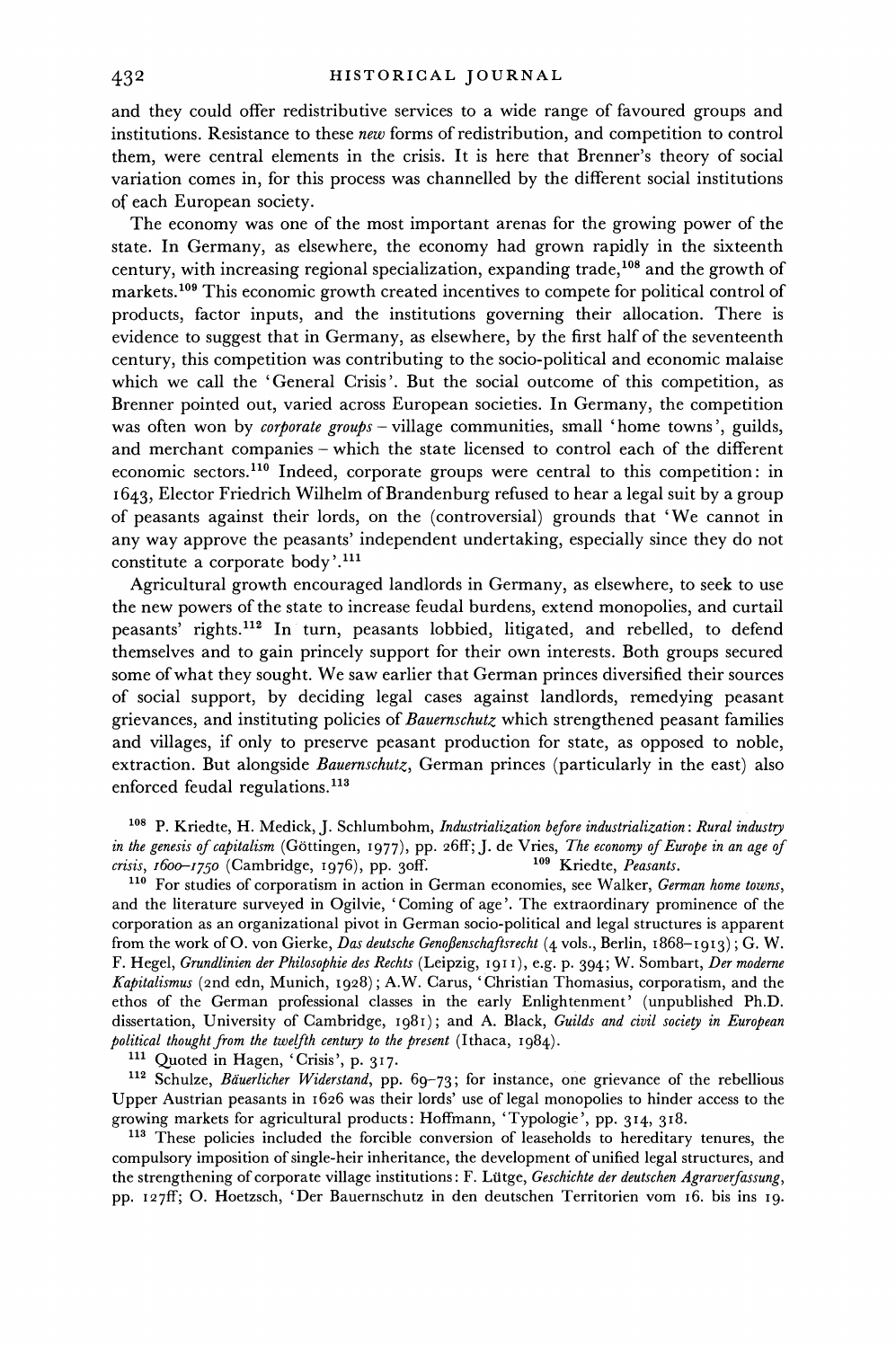How the competition for control of agriculture was channelled by German social structures helps explain some characteristics of the crisis specific to Germany. Schultz points out that peasant revolts lasted longer and were more frequently associated with legal cases in Germany than elsewhere in Europe. *Bauernschutz,* by strengthening the corporate peasant village, provided a strong institution around which legal, as well as violent, resistance to landlords (and prince) could be organized over long periods. **"4**  Secondly, from the early seventeenth century, German agriculture went into a long decline.'15 Its stagnation may have been exacerbated by the way in which *Bauernschutz*  strengthened communal regulation of agriculture and tended to make it the monopoly preserve of richer peasants,<sup>116</sup> while refeudalization increased labour-intensity and discouraged agricultural innovation.<sup>117</sup>

Industries, too, became arenas of struggle in Germany among different corporate groups- communities, guilds, and merchant companies, competing for state monopolies, wage and price controls, subsidies, tariffs, entry restrictions, labour market regulations, and other legislative favours. Guilds survived in Germany and were strengthened by state legislation. The famous German 'proto-industries' early became the monopoly preserve of privileged corporate groups- the Wuppertaler Garnnahrung, the Calwer Zeughandlungskompagnie, the Uracher Leinwandlungskompagnie -which invested a great deal in lobbying, bribes, and loans to the state, and delivered local regulation in exchange for legislative favours.<sup>118</sup>

Although these institutional features of German industry are well-known, the literature does not analyse their macro-economic effects (e.g., on the adoption of new technology, and the growth of output and trade). Insofar as corporate competition for

<sup>117</sup> J. Topolski, 'La reféodalisation dans l'économie des grands domaines en Europe central et orientale (XVIe-XVIIIe ss.) ', *Studia historiae oeconomicae,* 6 (1g71), 51-63; J. Nichtweiss, 'Zur Frage der zweiten Leibeigenschaft und des sogenannten preussischen Weges der Entwicklung des Kapitalismus in der landwirtschaft Ostdeutschlands ', *<eitschrftfur Geschichtswissenschaft,* I (I 953), 687-71 7; J. Kuczynski, 'Zum Aufsatz von Johannes Nichtweiss uber die zweite Leibeigenschaft ', in *Zeitschrift für Geschichtswissenschaft*, 2 (1954), 467-71; Conze, 'Agrarian reforms'.

 $118$  H. Kisch, 'From monopoly to laissez-faire: The early growth of the Wupper Valley textile trades', *Journal of European economic history,* I (1g72), 298-407; W. Troeltsch, *Die Calwer <eughandlungskompagnie und ihre Arbeiter* (Jena, 1897);H. Medick, "'Freihandel fur die Zunft" : Ein Kapitel aus der Geschichte der Preiskampfe im wiirttembergischen Leinengewerbe des 18. Jahrhunderts', in R. Vierhaus (Festschrift), Mentalitäten und Lebensverhältnisse: Beispiele aus der *Sozialgeschichte der Neuzeit* (Gottingen, 1983) ;J. Schlumbohm, 'Seasonal fluctuations and social division of labour: Rural linen production in the Osnabruck and Bielefeld regions and the urban woollen industry in the Niederlausitz, ca. 1700 - ca. 1850', in M. Berg, P. Hudson, & M. Sonenscher (eds.), *Manufacture in town and country before the factory* (Cambridge, 1983); Ogilvie, 'Coming of age'; S.C. Ogilvie, 'Women and proto-industrialisation in a corporate society: Wurttemberg woollen weaving, 1590-1760', in P. Hudson & W.R. Lee (eds.), *Women's work and the famill, economy in historical perspective* (Manchester, 1990).

Jahrhundert', *Schwäbische Jahrbuch*, 16 (1902), 239-271; E. Patzelt, 'Bauernschutz in Österreich vor 1848', *Mitteilungen des Instituts für Österreichische Geschichte*, 58 (1950), 637-55; Hagen, 'Crisis'.

Schulze, 'Peasant resistance '; Schulze, 'Europaische und deutsche Bauernrevolten '.

<sup>&</sup>lt;sup>115</sup> Conze, 'Agrarian reforms'.

**<sup>&#</sup>x27;la** Liitge, *Agrarvefassung* ;W. Abel, *Geschichte der deutschen Landwirtschaft vomfruhen Mittelalter bis zum 19. Jahrhundert* (Stuttgart, 1959); E. Weis, 'Ergebnisse eines Vergleichs der grundherrschaftlichen Strukturen Deutschlands und Frankreichs vom 13. bis zum Ausgang des 18. Jahrhunderts', Vierteljahrschrift für Sozial- und Wirtschaftsgeschichte, 57 (1970), 1-14; Robisheaux, 'Peasants and pastors'; Robisheaux, *Rural society.*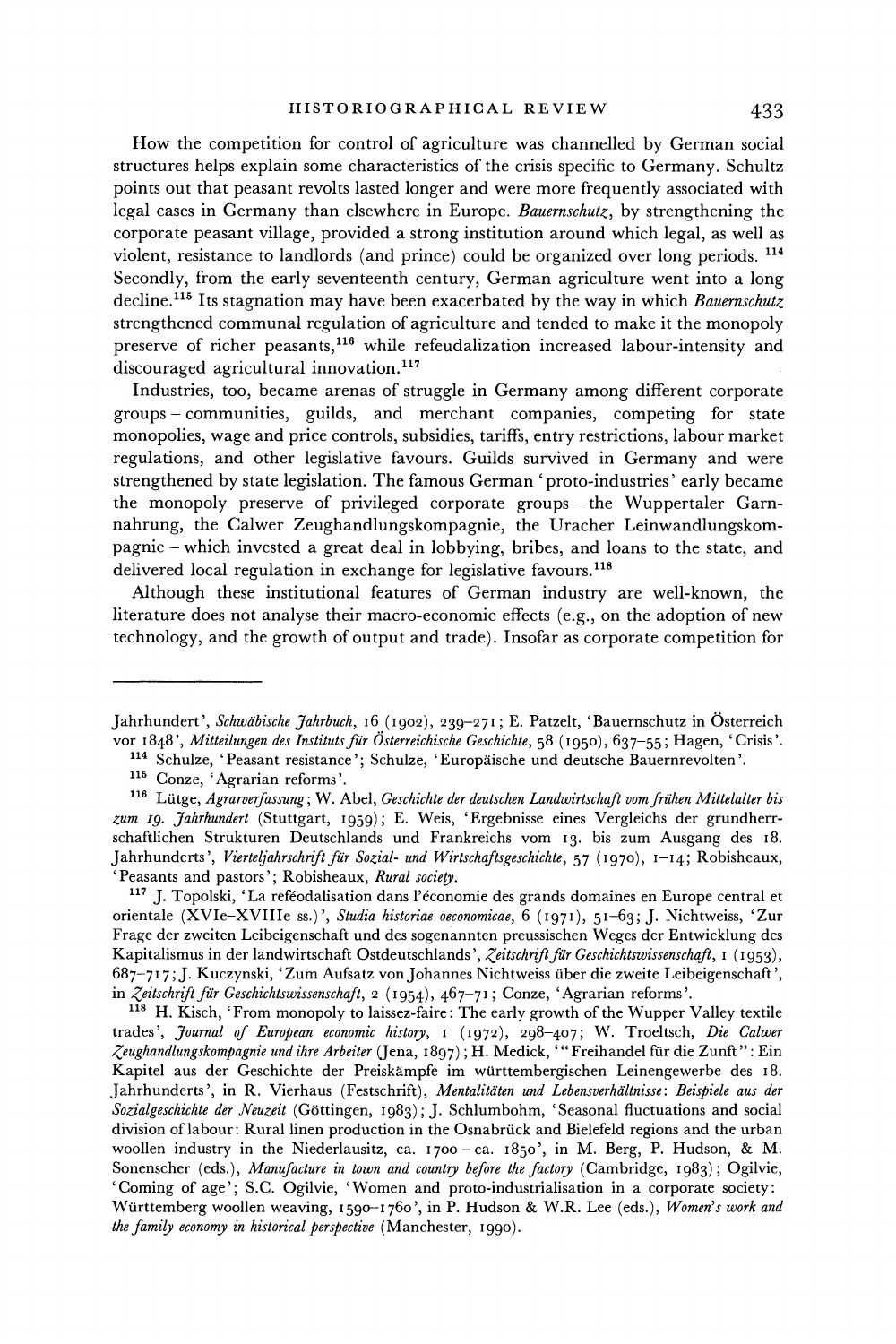extra-economic control of industry favoured established producers, limited output, and raised prices (as monopolies seek to do), and insofar as resources were invested in this competition rather than in productive ends, it would have contributed to the economic downturn.

To sum up: The century prior to the crisis saw a (probably not coincidental) confluence between the growth of the economy and that of the state. Economic growth increased the value of extra-economic control of economic resources. State growth increased the efficiency with which such control could be exercised. Together, these two growth curves gradually altered the balance of power among the relatively stable social groups and social institutions of the late medieval period. The consequent struggle among classes and re-positioning of institutions eventually issued in rebellion and civil war; and, in the economy, in rent-seeking, inefficiencies, and deadweight losses during the adjustment period. This process was channelled by social structures  $-$  in Germany, primarily by corporate groups  $-$  and this gave the crisis its special shape in different societies.

But taxation and economic conflict are still only part of the picture. The state was also expanding and disrupting the social balance in other ways, especially (as recent local studies reveal) in social and religious regulation. It did this by allying with the two institutions capable of regulating society on the local level: the community and the church. Communities could offer local-level implementation of measures desired by church and central state. The church disposed of immense property, political influence, and its own local-level personnel. In return for more effective enforcement of their own interests, community and church were progressively induced or compelled to place these at the disposal of the growing state.

This involved substantial redistribution of material resources and coercive power. Local community and church bureaucracies grew enormously, cooperated with the state, and widened their activities to education, marriage, the family, welfare, and health.<sup>119</sup> The resulting information and control over social, economic and cultural activities made it possible for the state to redistribute power and resources within communities.<sup>120</sup> Direct or indirect control of ecclesiastical funds and properties helped the state financially.<sup>121</sup> Not least, the spiritual influence of the church lent legitimacy to the political, social, economic and ideological agendas of those who could manipulate it.

This process helps to explain why religion was a mobilizing force in many conflicts associated with the seventeenth-century crisis. In Germany, the *ius reformandi* after 1555 (another artifact of the Imperial constitution) had strengthened territorial princes' control over the church.<sup>122</sup> German state churches  $-$  Lutheran, Calvinist and Catholic alike<sup>123</sup> - increasingly imposed religious orthodoxy, social discipline, and bureaucratic

<sup>119</sup> H. Schilling, 'The Reformation and the rise of the early modern state', in J.D. Tracy (ed.), *Luther and the modern state in Germany* (Kirkville (Missouri), *1986),*esp pp. *25-6;* K. Blaschke, 'The Reformation and the rise of the territorial state', in ibid., esp. pp. *64-5.* 

<sup>120</sup> Rebel, *Peasant classes*; Robisheaux, 'Peasants and pastors'.

<sup>121</sup> Schilling, 'Reformation', p. 26; Blaschke, 'Reformation', p. 64.

122 H. Lehmann, *Das Zeitalter des Absolutismus* (Stuttgart, 1980), pp. 58-61; M. Heckel, *Staat und Ktrche nach den Lehren der euangelischen Juristen Deutschlands in der ersten Haljte des* **17.** *3ahrhunderts*  (Munich, *1968),*pp. *67, 224ff.* 

<sup>123</sup> For an example of such regulation under Counter-Reformation Catholicism, see J. Bücking, *Fruhabsolutismus und Kirchenreform in Tirol (15661665)* :*Ein Beitrag turn Ringen ~wischen 'Staat' und*  'Kirche' in der frühen Neuzeit (Wiesbaden, 1972), esp. pp. 63-98, 126-41, 175-89; for examples under Lutheranism and Calvinism, see Schilling, 'Reformation', p. *25;* on the replacement of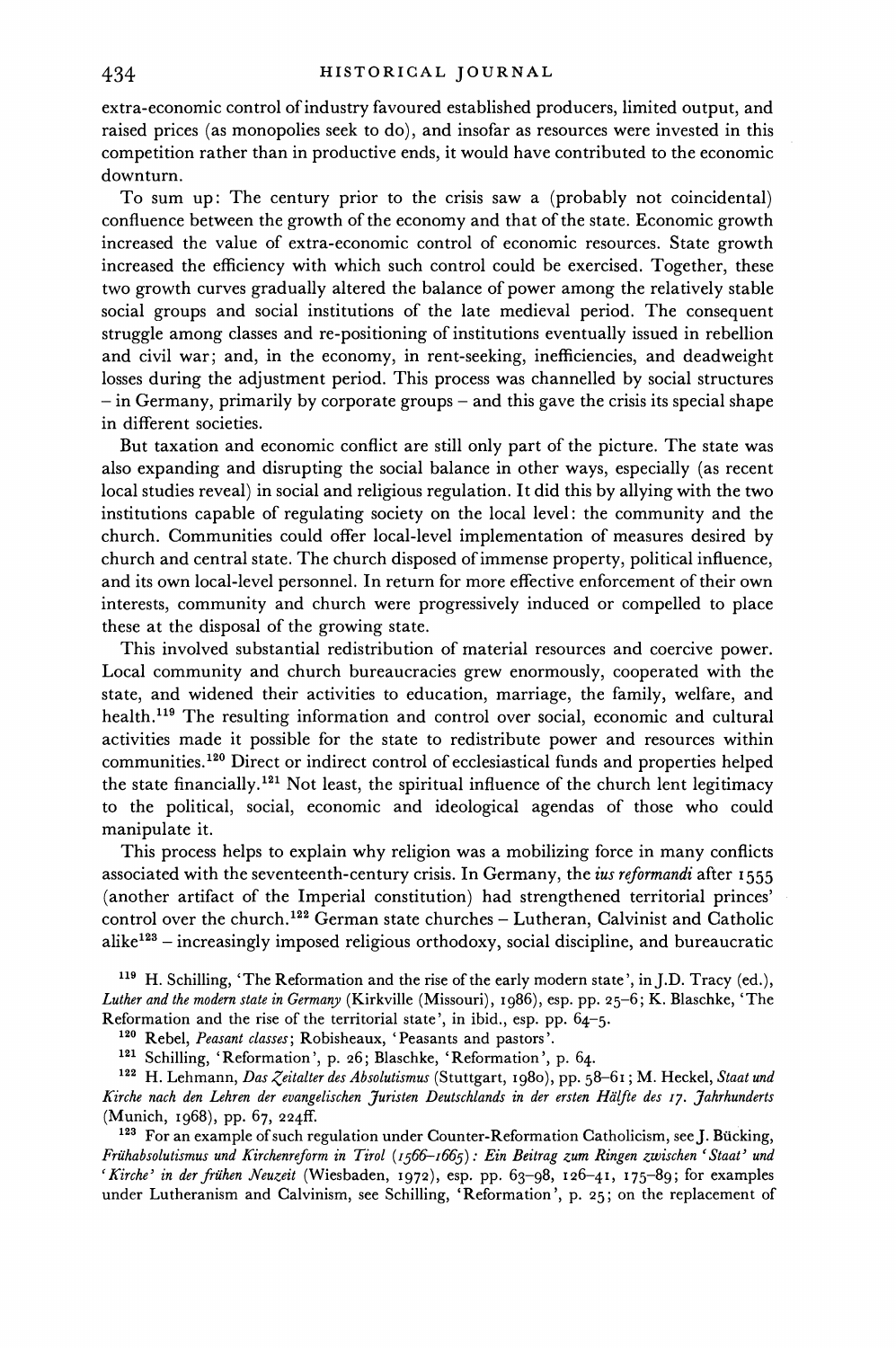control on their subjects.<sup>124</sup> Although this process began in the sixteenth century, the debate about the 'success' or 'failure' of the German Reformation<sup>125</sup> shows that it was often not until the seventeenth century that rulers, clergy, and local officials were able to make Reformation ideas effective on the local level.<sup>126</sup> It was then that it generated social conflict and provoked resistance.

Confessional regulation was a factor in many German peasant revolts (and territorial rebellions) of the period.<sup>127</sup> Where this regimentation was carried out in cooperation with local elites, as in Wurttemberg, Hohenlohe, Saxony, the Rhine Palatinate, and Brandenburg, it did not provoke open revolt, although there was more conflict than is usually recognized behind the facade of the harmonious peasant community. In other territories, especially those subjected to the Counter-Reformation, it led to severe revolts: in Upper Austria in 1588-92, in Upper and Lower Austria in 1594-6, in the Salzburg countryside in 1601-2, in Upper Swabia in 1605-8, in Upper Austria in 1626, in the Ennstal of Upper Austria in 1627, in the Hausruckviertel of Upper Austria in 1632, and in the Madeland in 1634-6.<sup>128</sup> Open revolt resulted where religious and social regulation were imposed abruptly, from the centre, and by outsiders  $-$  as Jesuits and Bavarians imposed it in Upper and Lower Austria, or Jesuits and Austrians in Bohemia, in the 1620s. It also arose where lords and townsmen, as well as peasants, were united against it, as in Upper Austria in  $1597^{129}$  or Upper and Lower Austria in  $1626.^{130}$  The chain of Bohemian uprisings before and during the Thirty Years War (in  $1609$ ,  $1611$ ,  $1618$ ,  $1627-8$ , and  $1632$ ) can also be traced to an intensification of regulation which was not just fiscal and political, but also confessional and social.<sup>131</sup>

communal by autoritarian organization in early Calvinism, see H. Schilling, Konfessionskonflikt und *Staatsbildung* : *Eine Fallstudie uber das Verhaltnis uon religiosem und sozialem Wandel in der Fruhneuzeit am Beispiel der Grafschaft Lippe* (Gütersloh, 1981), p. 189; on the forcible regulation of local religious observance by Calvinist rulers, see G. Strauss, *Luther's house of learning: Indoctrination of the young in* the German Reformation (Baltimore, 1978).

Rebel, *Peasant classes;* Robisheaux, 'Peasants and pastors'; Blaschke, 'Reformation'; Ogilvie, 'Coming of age'; Strauss, *Luther's house of learning;* K. Deppermann, 'Pietismus und moderne Staat', in K. Aland (ed.), *Pietismus und moderne Welt* (Witten, 1974); R.A. Dorwart, 'Church organization in Brandenburg-Prussia from the Reformation to I 704', *Haruard Theological Review,* 31 (1938), 275-90; D. Sabean, *Power in the blood: Popular culture and village discourse in early*  modern Germany (Cambridge, 1984); G. Strauss, 'Success and failure in the German Reformation', Past and present, 67 (1975); B. Vogler, 'Die Entstehung der protestantischen Volksfrömmigkeit in der rheinischen Pfalz zwischen 1555 und 1619', *Archiv fur Reformationsgeschichte,* 72 (1981), 158-196; T.M. Safley, *Let no man put asunder: The control of marriage in the German southwest: A comparative study 1jj~160o*(Kirksville, Missouri, 1984); L. Roper, "'Going to church and street": Weddings in Reformation Augsburg', Past and present, 106 (1985), 62-101.

<sup>125</sup> See Strauss, 'Success and failure'; and J.M. Kittelson, 'Successes and failures in the German Reformation: The report from Strasbourg', Archiv für Reformationsgeschichte, 78 (1983).

Strauss, *Luther's house oflearning;* Biicking, *Fruhabsolutismus,* esp. p. 73; J.D. Tracy, 'With and without the Counter-Reformation: The Catholic church in the Spanish Netherlands and the Dutch Republic, 1570-1650', *Catholic historical review*, 71 (1985), esp. 554-9.

<sup>12&#</sup>x27; Bierbrauer, 'Bauerliche Revolten', p. 54; according to Schulze, *Bauerlicher Widerstand,* local 'irreligiousness, sectarianism, superstition and [religious] resistance' led to popular revolts against state imposition of religious orthodoxy in the late sixteenth and early seventeenth centuries (p.

<sup>126). &</sup>lt;sup>128</sup> Bierbrauer, 'Bäuerliche Revolten', p. 54 note 3, and Appendix pp. 65-6.<br><sup>129</sup> Hoffmann, 'Typologie', p. 313.<br><sup>130</sup> Rebel, *Peasant classes*. <sup>129</sup> Hoffmann, 'Typologie', p. 313.

<sup>&</sup>lt;sup>131</sup> J. Koci, 'Die Klassenkämpfe der Untertanen in den böhmischen Ländern während des Dreißigjährigen Krieges', in G. Heckenast (ed.), Aus der Geschichte der ostmitteleuropäischen Bauernbewegungen im 16.-17. Jahrhundert (Budapest, 1977), pp. 341-9.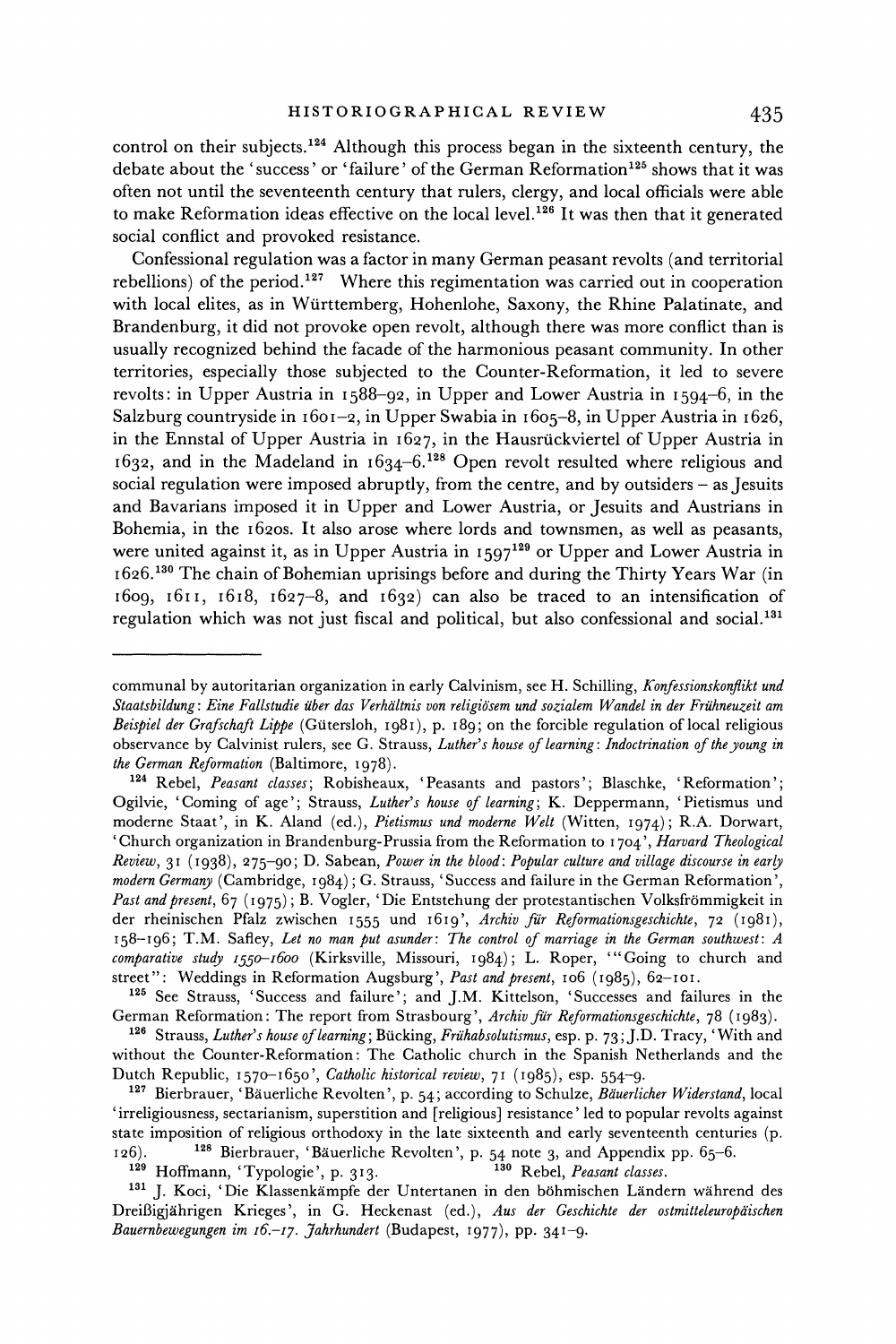These local-level processes thus had their counterpart on the grand stage of European politics. The Thirty Years War, like the English Civil War and many of the European popular rebellions of the mid-seventeenth century, was triggered and perpetuated at least partly by religious initiatives on the part of the state. The Bohemian Revolt was sparked by fear that the prince who was about to become Emperor would extend to the Empire the counter-reforming innovations he had introduced in his own Archduchy of Styria ten years earlier. The war spread to the rest of the Empire, and indeed the rest of Europe, because the casting vote in the Electoral College could shift the balance of religious power in the Empire. It was perpetuated by the transfer of Frederick V's electoral dignity to Maximilian of Bavaria (i.e., from Protestant to Catholic), and by measures such as the Edict of Restitution which threatened a massive redistribution of material resources. This is not to say that the seventeenth-century crisis was 'caused' by religious conflict, any more than it was 'caused' by military or economic conflict. The debate has resulted, I would suggest, precisely from the fact that the crisis arose from disequilibration by a *variety* of new forms of coercion. The common feature was not the sorts of activities affected by this coercion -economic, political, or religious -but its common *source,* the rapid expansion of the state into new sectors of life, and the consequent disruption of the balance of power among social groups and institutions.

This common source is reflected in the timing of the waves of revolt in Germany, which corresponded to waves of state expansion. Around 1600, counter-reformation religious regulation in the Habsburg lands evoked a great wave of peasant wars. Between I 580 and 1620 high Imperial taxes and the intensification of territorial policy by the small lordships between the Upper Rhine and the Allgau caused a chain of smaller revolts.132 The Thirty Years War, with its fiscal and bureaucratic upheavals, saw a trebling of the frequency of revolts.<sup>133</sup> Immediately after the war, war-induced taxes and redistributive measures caused a new wave of popular revolts: in Kempten, in a number of Swabian principalities, and in western and central German territories. $^{134}$ These waves of state expansion *on a variety of different fronts* fed the tide of social conflict which peaked in the second quarter of the seventeenth century.<sup>135</sup>

The variety of grievances behind the mid-century conflicts prohibits any narrow view of either the early modern state or the resulting crisis. The growth in taxation and war is only part of the story. We must also include the state's growing capacity to alter the allocation of power and resources among social groups by regulating economic transactions, religious beliefs, and social relationships. This revolution in state control called forth a backlash by affected groups, and a struggle among other groups for a share of the spoils. Because social and institutional structures varied, the crisis followed different paths in different European societies.

13' Schulze, *Bauerlicher Widerstand,* pp. 51-4; Schulze, 'Europaische und deutsche Bauernrevolten', p. 30.

133 These were the Upper Austrian peasants' war of 1626; revolts in the Ennstal in 1627, in Krain in 1631, in the Hausriickviertel in 1632, in Upper Bavaria in 1633-4, in Lower Styria and Krain in 1635, in the Muehlviertel in 1635-6, in the Zillertal in  $1645-7$ ; and an attempted rebellion in Upper Austria in 1648 (Bierbrauer, 'Bäuerliche Revolten', p. 10 note 3, and p. 52).

134 Trossbach, 'Bauernbewegungen', p. 240; Schulze, *Bauerlicher Widerstand,* p. 55.

<sup>135</sup> Harnisch, 'Klassenkämpfe', p. 171; Ulbrich, 'Charakter', p. 215; Bierbrauer, 'Bäuerliche Revolten', p. 52; Trossbach, 'Bauernbewegungen', pp. 255-7; Schulze, 'Europaische und deutsche Bauernrevolten', p. 27.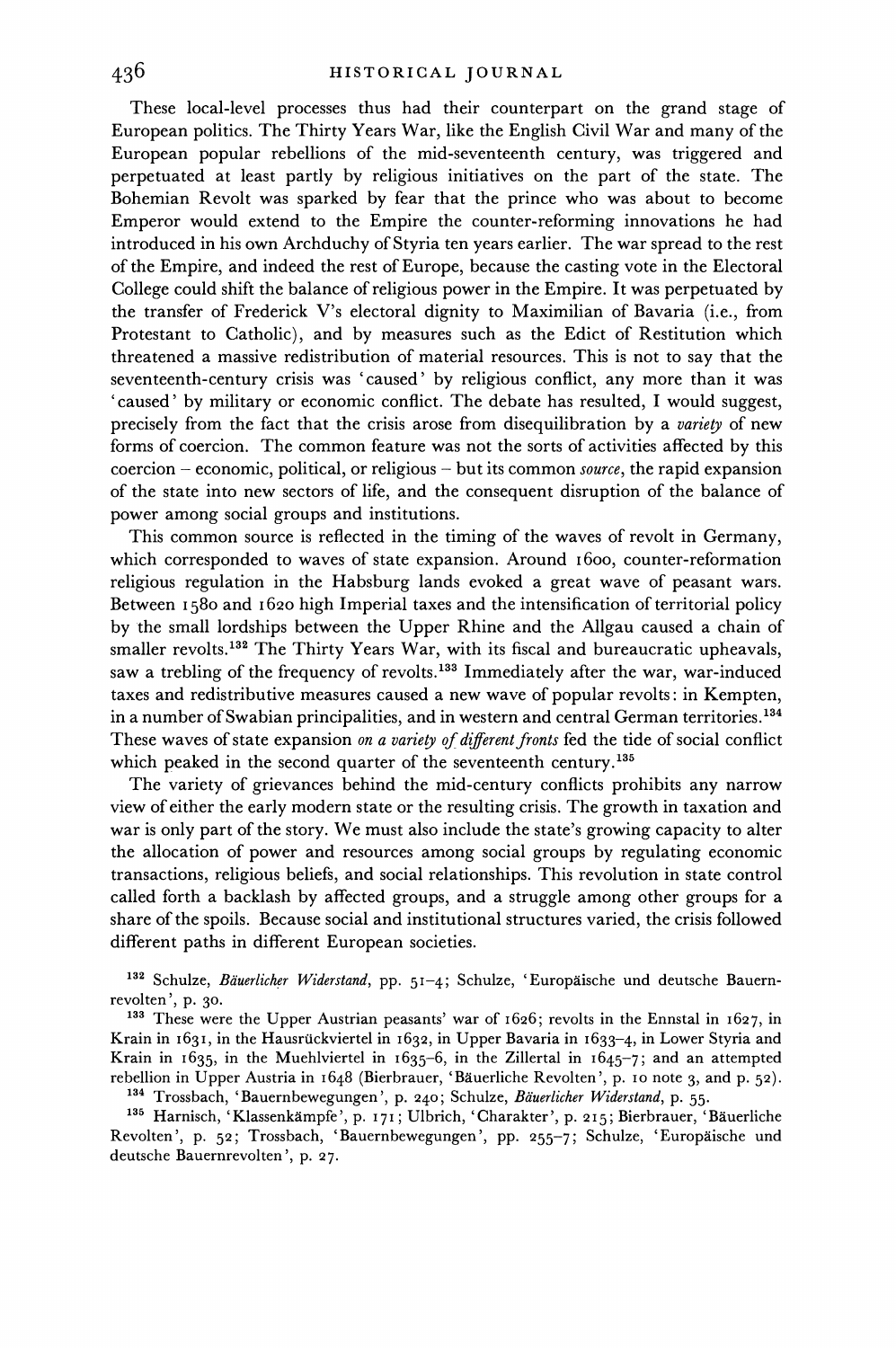#### HISTORIOGRAPHICAL REVIEW 437

#### *V. The German crisis and its international outcome*

But why did it all happen at once? What accounts for the simultaneity of so many conflicts and dislocations? Attention to Germany can help us answer this central question. We have seen how German states and societies fit common European patterns; let us now examine how Germany was different.

One difference we have seen already: the 'corporative' social structure by which the competition for state redistributive measures came to be organized in German societies. Corporate privileges could be defended and widened only through continual appeal to the state. Particularly for peasant villages, this process of corporate appeal frequently involved playing off the territorial and the Imperial states against one another. The second way in which Germany was different was precisely the Imperial political framework.<sup>136</sup> As H. Weber has shown, the three main forces constituting the Reichstag - the Emperor, the Electors, and the territorial princes - were all attempting to expand their powers at each other's expense in the first half of the seventeenth century.137 Emperor Ferdinand I1 expanded his control both in the Habsburg lands and, once in possession of Wallenstein's armies, in the Empire at large. The Electors sought to expand their powers against the Emperor by allying with the other German territorial princes, and against the princes by circumventing the Imperial Diet and negotiating directly with the Emperor.<sup>138</sup> And every German territorial prince was equipping himself with the new fiscal, military and administrative instruments of the early modern state, and resisting Imperial and Circle intervention in domestic affairs.139 Emperor, Electors and territorial princes were also expanding their powers by concluding foreign alliances: the Emperor with Spain, Poland and the Papacy; Bavaria and Trier with France; and, of course, the Palatinate with the 'Calvinist International'. The Imperial framework was thus responsible for the way in which *two*  levels of aggressively growing state  $-$  the territorial and the Imperial  $-$  interacted within German society.

These two German peculiarities  $-$  of social structure (corporatism) and of political framework (the Empire) – may or may not have been causally related. In any case, they combined to give a special severity to the German crisis. And in the end, it was this combination that triggered the cascade of uncontrollable warfare that accelerated the prior growth of European states to the point of a veritable revolution.

## *A. The German economic crisis*

For one thing, they made the German economic downturn extraordinarily longlasting and severe.140 The Imperial framework perpetuated the survival of small sovereign states, but was too weak to break down their economic autarky. By way of response to the seventeenth-century economic downturn, the small German states used their new powers to intensify barriers against each other, even though their size made them especially dependent on inter-territorial trade. This hindered the regional

<sup>136</sup> Koenigsberger, 'Crisis', pp. 159, 166.

<sup>13&#</sup>x27; H. Weber, 'Empereur, Electeurs et Diete de r5oo a 1650') *Revue Bhistoire diplomatiyue,* 89 (1975), here esp. 292-3, 297. 138 Weber, 'Empereur, Electeurs et Diète', pp. 292-3.

<sup>&</sup>lt;sup>139</sup> Trossbach, 'Bauernbewegungen', p. 234, argues that this was also true of the smaller territories; it is confirmed in Ulbrich, 'Charakter'.

<sup>&</sup>lt;sup>140</sup> See, for instance, Kriedte, *Peasants*; Rabb, 'Effects'; Kamen, 'Consequences'.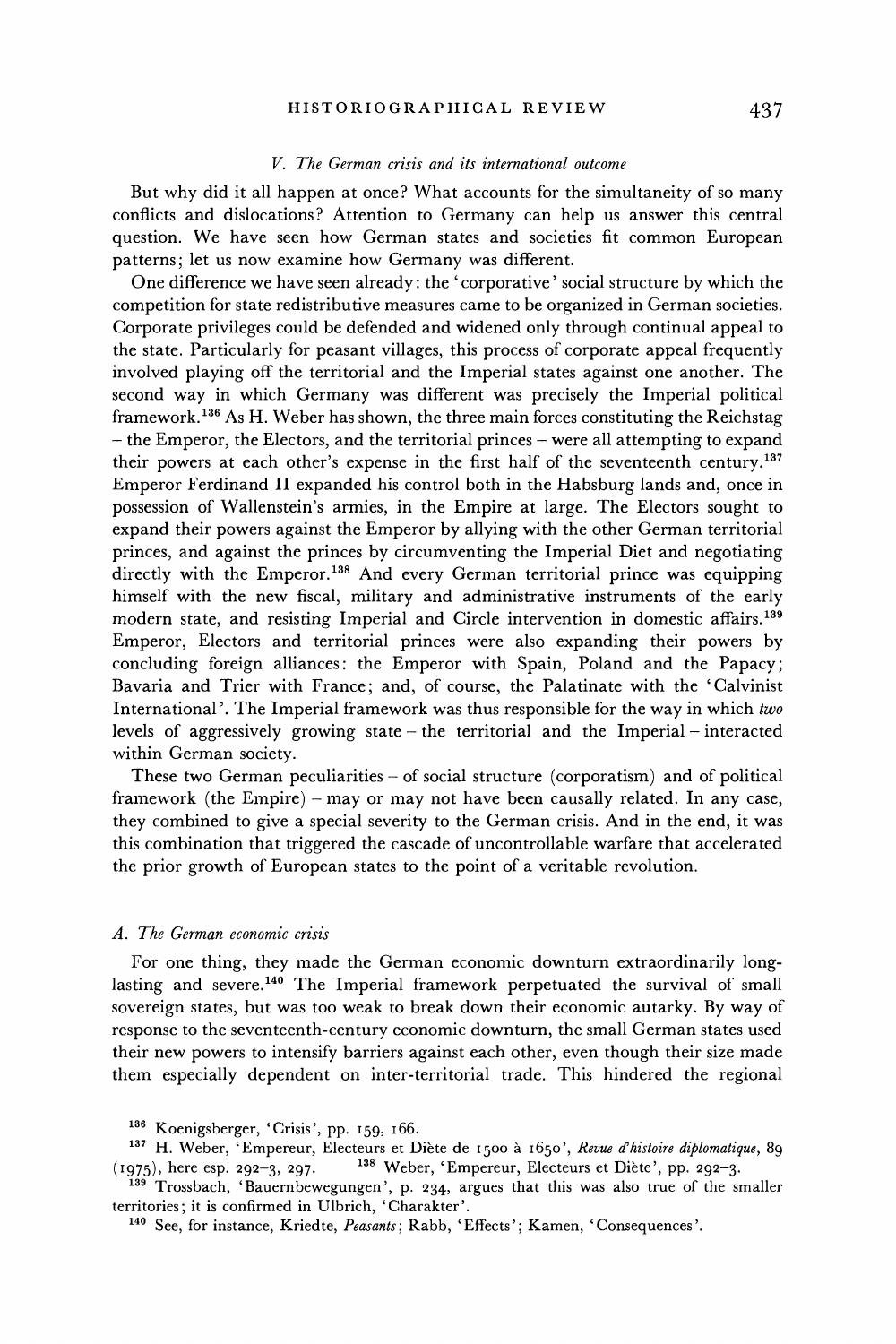economic integration which reduced the severity of trade and subsistence crises elsewhere in Europe.141

Another factor contributing to the German economic downturn was, of course, the violent and protracted civil war, which was a conflict, not just among territorial states, in various alliances with outside powers, but *between* Imperial expansion and territorial state. Armies, famine, and pestilence destroyed labour, while warfare itself destroyed capital infrastructure and increased the riskiness of trade, investment, and technological innovation.<sup>142</sup> And the war prompted many German princes to purchase concessions from influential social groups by agreeing to regulate the economy in their interests, fuelling the costly corporative conflict whose effects have already been mentioned.143

#### *B. The German popular revolts*

Corporatism and the rivalry between Imperial and territorial state also shaped German revolts and rebellions. Peasant revolts in Germany were less frequent, violent, successful, or geographically extensive than those elsewhere in Europe; but were longer-lasting. They less frequently focussed around representative institutions or encompassed all social groups; they more often combined anti-seigneurial with antifiscal grievances; and they were almost invariably accompanied by litigation.<sup>144</sup>

Many of these features arose from the fact that Imperial institutions provided legitimate ways in which rebellious subjects could appeal against decisions of their prince, and interested outside powers could intervene in territorial affairs.145 Rebellious nobles, towns and peasant villages could appeal to the Emperor directly, to the Imperial supreme courts in Speyer, Wetzlar, Prague and Vienna,  $or - as$  in the Bohemian Revolt - to the Imperial constitution.<sup>146</sup> Appeals to the Imperial courts frequently led to the appointment of commissions of enquiry, administered and enforced by the Circles (i.e., by powerful neighbouring territories).<sup>147</sup> Toward 1600, such Imperial intervention in territorial revolts increased.148 'During this period there was hardly a revolt which did not have a parallel court case, ' writes Winfried Schulze, 'indeed the opportunities for resolving conflicts by litigation largely determined the tactics of the peasants' resistance'.14'

German revolts were less violent, because this extensive 'juridification' led to a 'tendency toward giving up force in favour of disciplined, long-term representation of

141 On the failure of inter-regional economic integration in Germany, see I. Bog, *Der Reichsmerkantilismus* (Stuttgart, 1959) ; on its success in the Netherlands, see J. de Vries, *The Dutch rural economy in the golden age,* **15oo-1700** (New Haven, 1974).

<sup>142</sup> Rabb, 'Effects'; Kamen, 'Consequences'.

143 Examples can be seen in Walker, *German home towns;* Ogilvie, 'Coming of age'; Ogilvie, 'Women'; Kisch, 'Wupper Valley '; Medick, 'Freihandel '.

144 Schulze, 'Veranderte Bedeutung', p. 279; Barnett-Robisheaux, 'Peasant revolts', pp.

392-3. 145 Schulze, *Bauerlicher Widerstand,* pp. 62-6; Schulze, 'Peasant resistance'. An interesting example of how rebels used competing state powers for their own ends (in the Schoenberg unrests in Saxony between  $1647$  and  $1680/I$ ) is provided in G. Heitz, 'Agrarstruktur, bäuerlicher Widerstand, Klassenkampf im 17. und 18. Jahrhundert', in Schulze, Aufstände, p. 155.

14' Schulze, *Bauerlicher Widerstand,* pp. 76-85, 95-11 1.

<sup>147</sup> Friedrichs, 'Urban conflicts', p. 101; Schulze, 'Veränderte Bedeutung', p. 283. According to Schulze, *Bauerlicher Widerstand,* p. 106, Imperial Commissions were active in all the peasant revolts that have been investigated for the period  $1580-1615$ .<br><sup>148</sup> Bierbrauer, 'Bäuerlicher Revolten', p. 59. <sup>149</sup> Schulze, 'Peasant resistance', p. 83.

<sup>148</sup> Bierbrauer, 'Bäuerlicher Revolten', p. 59.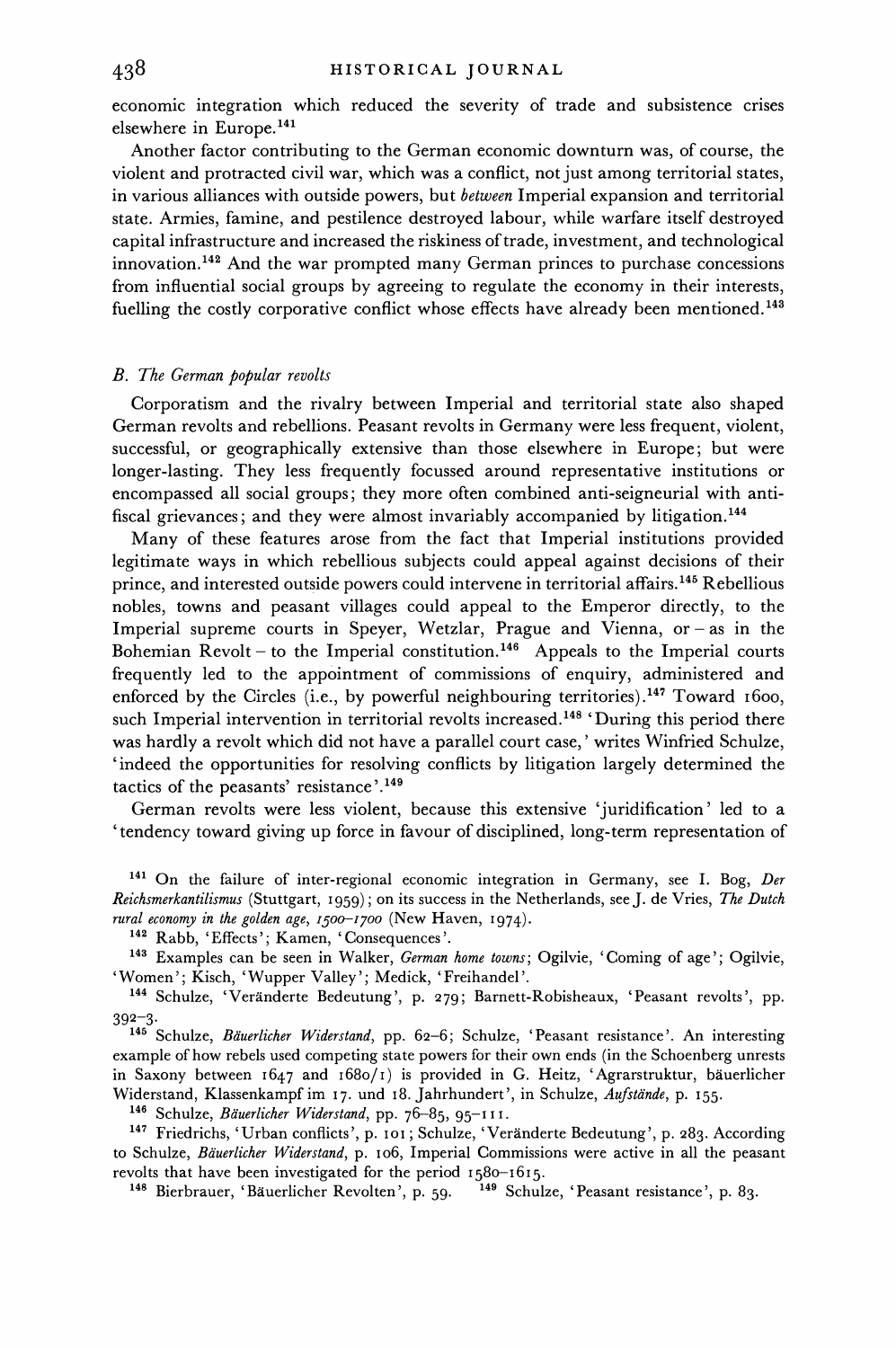interests'.150 Outright revolts in Germany were less frequent because juridification diffused, normalized and pacified popular resistance.<sup>151</sup> Since litigation provided an alternative to escalation, and defined peasants' grievances in terms of particular legal relationships and corporate privileges, it tended to prevent German revolts from spreading to neighbouring territories.<sup>152</sup> However, litigation and the other forms of outside intervention legitimized by the Imperial framework made German revolts last longer. The extreme case of this, of course, was the Bohemian Revolt which involved so many outside powers (first within, and then beyond, the Empire) that the ensuing conflict took thirty years to resolve.

German revolts seldom encompassed all social groups at once, because it was easier to appeal to an Imperial institution than to subdue conflicts sufficiently to form alliances, across corporate barriers, with other groups in the same society. German revolts seldom focussed around representative institutions (such as the declining Peasant Estates<sup>153</sup>) because Imperial institutions promised rebellious subjects a better chance of being heard. And finally, German revolts often combined anti-seigneurial with anti-fiscal grievances because the Imperial framework sustained many small lordships, which used their growing bureaucracies to reinforce feudal burdens.<sup>154</sup>

The war in the Empire also contributed to the special character of German revolts, creating both the strains which evoked them155 and the resources, institutions, and authority that quelled them.<sup>156</sup> The battlefields of the Thirty Years War provided the army of 30,000 with which Emperor Ferdinand suppressed the Lower Austrian revolt in 1626, and the forces used by Maximilian and the Swedish occupation powers to quell the Bavarian tax rebellion in  $1633-4$ . Thus revolts in Germany were less significant or successful than in other European societies.<sup>157</sup> The Imperial framework 'juridified' some of them, and engulfed the rest in conflict on a larger scale.

### *C. The German* **civil** *war*

It was this larger conflict which most distinguished the German crisis, and which spilled over into Europe at large.

The Thirty Years War exceeded all other early modern European conflicts in violence, duration, and the extent to which outside powers became involved. Many of

150 Trossbach, 'Bauernbewegungen', p. 254.

<sup>151</sup> On the less violent nature of German revolts, see Schulze, 'Europäische und deutsche Bauernrevolten', pp. 42-3, and Trossbach, 'Bauernbewegungen', p. 246.

- <sup>152</sup> Trossbach, 'Bauernbewegungen', p. 247.
- '53 Press, 'Herrschaft', pp. 189, 191, 205, 210.
- 154 See Barnett-Robisheaux, 'Peasant revolts', pp. 391-2.

155 War created fiscal, military and economic strains which begot revolts: see Schulze, *Bauerlicher Widerstand,* p. 55. The measures states took in the 1650s and early 1660s to repay war debts, reorganize government and administration, and consolidate the advantages gained by wartime fiscal and bureaucratic precedents and the breakdown of traditional institutions evoked a final severe wave of popular revolts: Trossbach, 'Bauernbewegungen', p. 236-240, counts g revolts in small German territories for the 16505, I for the 166os, I for the 16705, 2 for the 168os, 2 for the  $1690s$ , etc. (pp.  $255-60$ ).

 $156$  Indeed, as Jean Bodin had written in 1576, 'the most certain means of protecting a state from rebellion, revolts and civil war, and of keeping the subjects contented, is to have an outside enemy' (Six *books of the republic* (Paris, 1576), vol. 5); quoted in H. Haan, 'Prosperitat und Dreissigjahriger Krieg ', *Geschichte und Gesellschaft, 7* (1981), I 06.

<sup>157</sup> Trossbach, 'Bauernbewegungen', p. 246.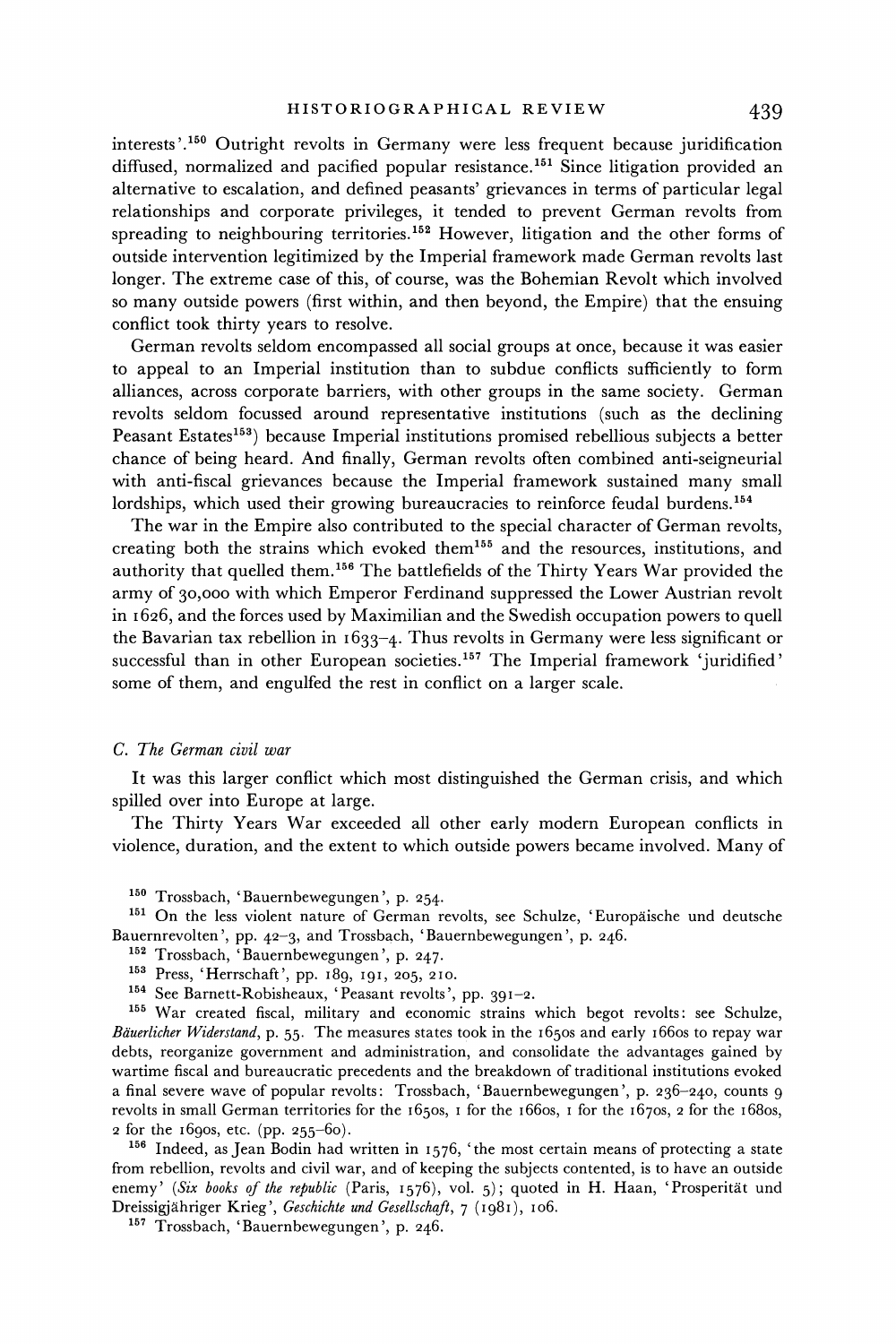these characteristics can be attributed to the competition between the Imperial and the territorial state, and to the sheer complexity of their interaction and the number of sovereign entities involved  $-$  this is why the peace process took so long to resolve the conflict. In the war, internal and external resistance to the growth of the state coincided. The war began as an internal rebellion  $-$  the Bohemian Revolt  $-$  by nobles to whom Imperial institutions gave the right to elect their ruler. This rebellion became a civil war because both Emperor Ferdinand and Frederick V of the Palatinate appealed to institutions and legitimacy outside the territorial state of Bohemia, although within the composite state of the Empire. The Imperial constitution was invoked as a justification by all participants: by Emperor Ferdinand, as territorial lord, claiming the right to impose fiscal and confessional regulation; by the rebellious Bohemian nobility, claiming protection against Ferdinand's expansionist ambitions as territorial lord; and by protestant Electors and German princes, claiming protection against Ferdinand's expansionist aims as Emperor, particularly his claims to interfere within territorial affairs in matters of religion and internal revolt.<sup>158</sup> With the swing vote in the electoral college at stake, no major German state could afford to remain on the sidelines.

Nor could any state with an interest in strengthening or weakening the power of the church or of the Habsburgs  $-$  nor could any state in Europe, in short  $-$  afford to remain on the sidelines. So the German war became an international war. Spain and the Papacy could not resist the opportunity of turning back the clock on the gains of the Reformation in Central Europe, and obtaining a stranglehold on the United Provinces. France, Denmark, Sweden, and the United Provinces could not afford to watch the Habsburgs and the Papacy build a powerful territorial state in the centre of Europe. Even without the labyrinth of cross-alliances among German and non-German states, therefore, the Thirty Years War would have drawn in all the powers of Christendom, and some beyond.

But by intervening in such a violent, protracted and expensive conflict, European powers accelerated the expansion of their own state structures and strained their societies beyond endurance. It was the pressure created by the war which brought together so many currents of resistance to the growth of the state all over Europe at the same time. The war can be seen as shaping the crisis in Europe at large, by accelerating and synchronizing the growth of European states.

Changes in relations between states and societies, therefore, were omnipresent in early-seventeenth-century Europe, and (as we have seen) explain many features of the crisis. To the changes in taxation and the public sector, emphasised by Steensgaard, must be added changes in 'extra-economic' competition over economic allocation more widely, emphasised by Brenner. Indeed, as we have seen, studies of the growth of the state on the local level suggest that the resources at issue ranged beyond the economic, to control over almost all aspects of behaviour and belief. Resistance to such control, and a struggle among social groups for their share of its spoils, appears to lie behind the popular revolts, the civil wars, and the economic downturn.

This also explains why the crisis was different in each society: the relationship between state and society varied throughout Europe. In Germany, this relationship was complicated by widespread corporate privilege and by the Imperial structure, which provided two levels of state to which subjects could appeal to defend and extend

158 A. Wandruszka, 'Zum "Absolutismus" Ferdinands II', *Mitteilungen des Oberösterreichischen* Landesarchivs, vol. 14, Beiträge zur neueren Geschichte: Festschrift für Hans Sturmberger zum 70. Geburtstag (Linz, 1984), pp. 261-68, esp. p. 267.